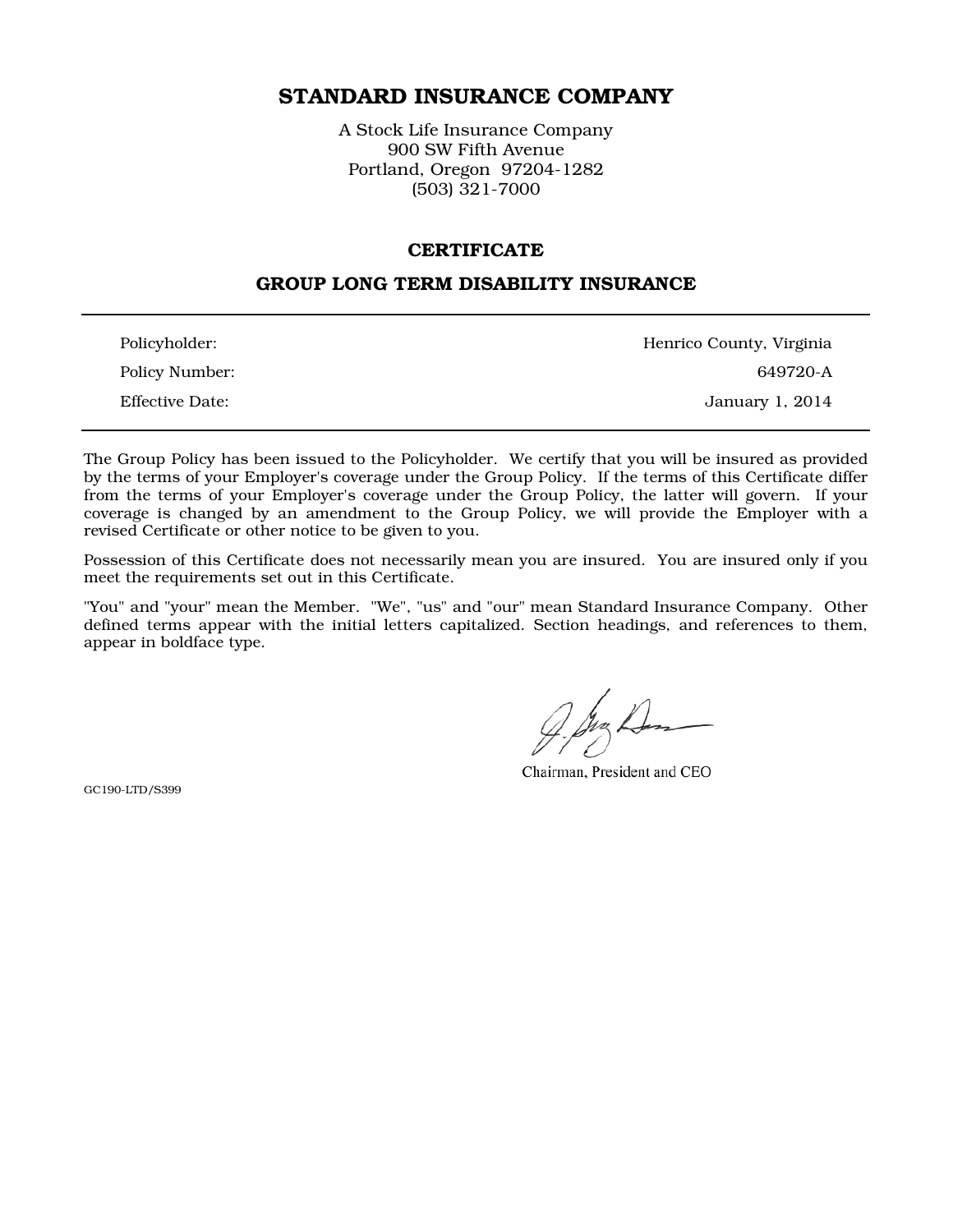# **Table of Contents**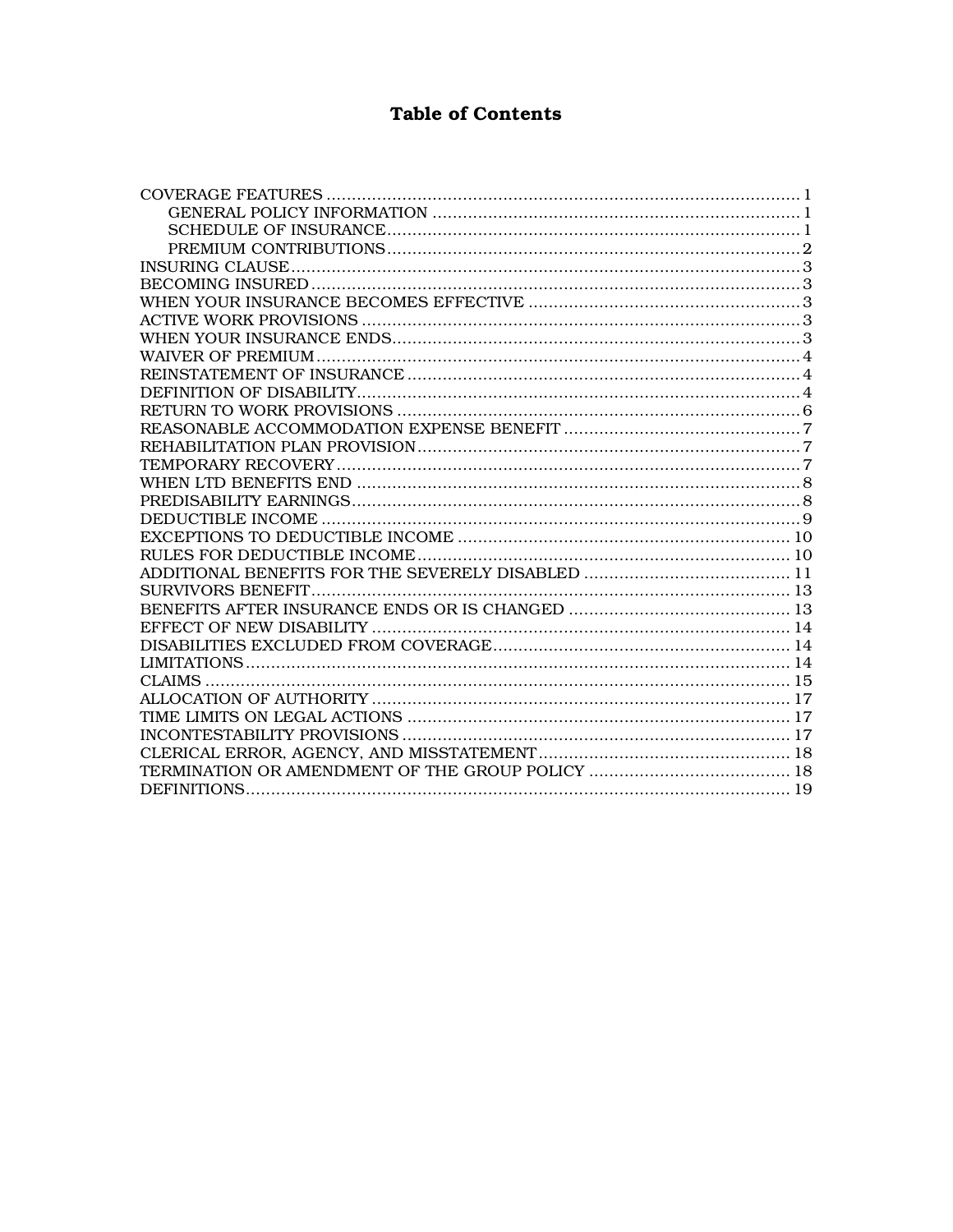# Index of Defined Terms

Active Work, Actively At Work, 3 Activities Of Daily Living, 12 Allowable Periods, 7 Any Occupation, 5 Any Occupation Period, 2 Assisted Living Benefit, 2, 11

Bathing, 12 Benefit Waiting Period, 2, 19

Class Definition, 1 Continence, 12 Contributory, 19 CPI-W, 19

Deductible Income, 9 Disabled, 4 Domestic Partner, 20 Dressing, 12

Eating, 12 Eligibility Waiting Period, 1 Employer, 19 Employer(s), 1

Group Policy, 19 Group Policy Effective Date, 1 Group Policy Number, 1

Hands-on Assistance, 13

Indexed Predisability Earnings, 19 Injury, 19

LTD Benefit, 19

Material Duties, 5

Maximum Benefit Period, 2, 19 Maximum LTD Benefit, 2 Member, 1, 3 Minimum LTD Benefit, 2

Noncontributory, 19

Own Occupation, 5 Own Occupation Period, 2

Partial Disability, 5 Physical Disease, 19 Physician, 19 Policyholder, 1 Predisability Earnings, 8 Pregnancy, 19 Prior Plan, 20

Reasonable Accommodation Expense Benefit, 7 Rehabilitation Plan, 7

Severe Cognitive Impairment, 13 Social Security Normal Retirement Age (SSNRA), 2 Spouse, 20 Standby Assistance, 13 Substance Abuse, 15 Substantial Supervision, 13 Survivors Benefit, 13

Temporary Recovery, 7 Toileting, 12 Transferring, 13

War, 12, 14 Work Earnings, 6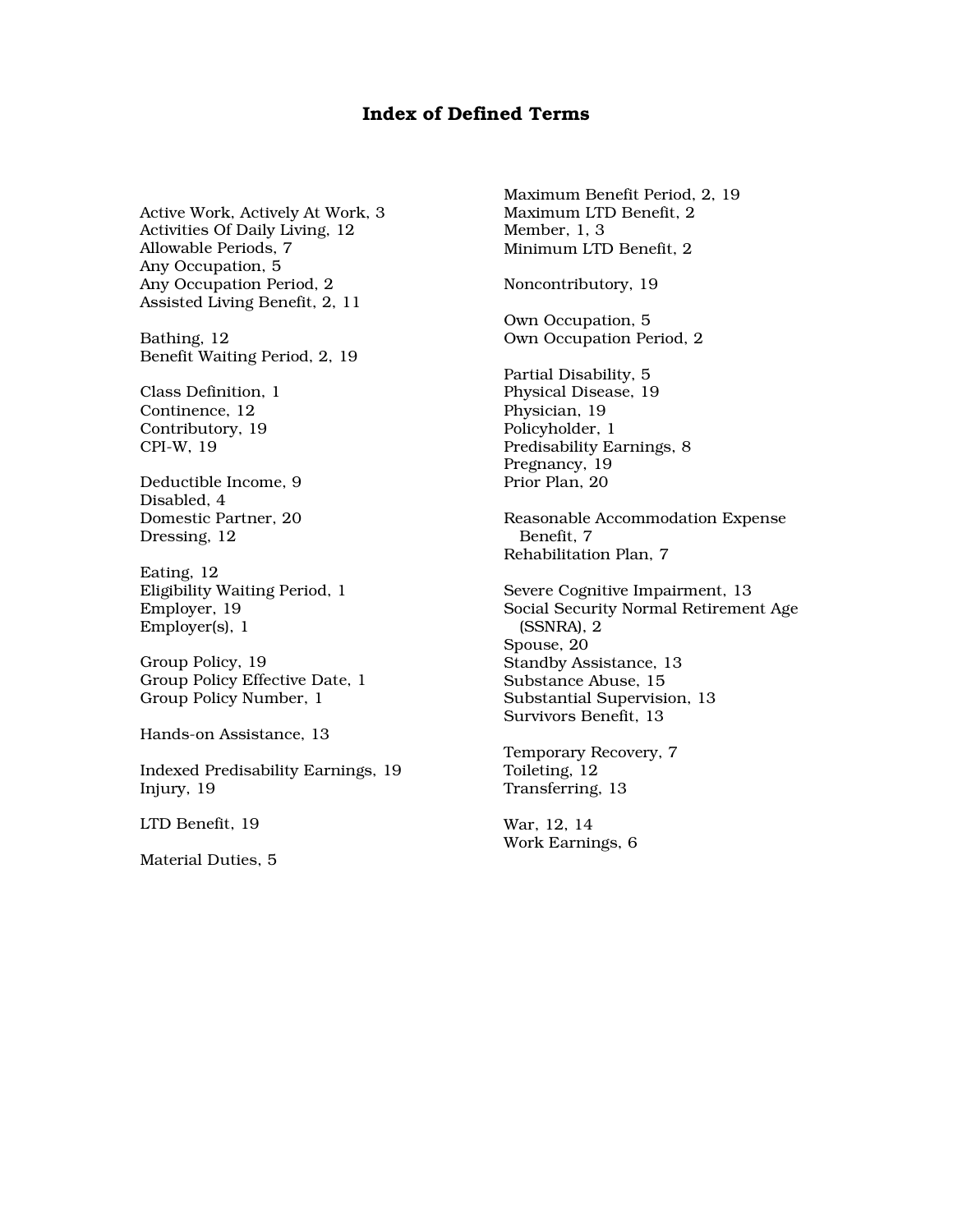#### COVERAGE FEATURES

This section contains many of the features of your long term disability (LTD) insurance. Other provisions, including exclusions, limitations, and Deductible Income, appear in other sections. Please refer to the text of each section for full details. The Table of Contents and the Index of Defined Terms help locate sections and definitions.

| <b>GENERAL POLICY INFORMATION</b> |                                                                                                                           |
|-----------------------------------|---------------------------------------------------------------------------------------------------------------------------|
| Group Policy Number:              | 649720-A                                                                                                                  |
| Policyholder:                     | Henrico County, Virginia                                                                                                  |
| Employer(s):                      | Henrico County General Government, Henrico County<br>Public Schools, the Henrico County Economic<br>Development Authority |
| Group Policy Effective Date:      | January 1, 2014                                                                                                           |
| Policy Issued in:                 | Virginia                                                                                                                  |
|                                   |                                                                                                                           |

Member means:

- 1. A regular employee of the Employer who is participating in the Virginia hybrid retirement program described in § 51.1-169 of the Code of Virginia;
- 2. Actively At Work at least 20 hours each week (for purposes of the Member definition, Actively At Work will include regularly scheduled days off, holidays, or vacation days, so long as the person is capable of Active Work on those days); and
- 3. A citizen or resident of the United States or Canada.

Member does not include a temporary or seasonal employee, a full-time member of the armed forces of any country, a leased employee, or an independent contractor.

Class Definition:

| Class 1: | Members with fewer than 12 months continuous<br>participation in the Virginia hybrid retirement program<br>described in § 51.1-169 of the Code of Virginia  |
|----------|-------------------------------------------------------------------------------------------------------------------------------------------------------------|
| Class 2: | with at least 12 months continuous<br>Members<br>participation in the Virginia hybrid retirement program<br>described in § 51.1-169 of the Code of Virginia |

### SCHEDULE OF INSURANCE

Eligibility Waiting Period: You are eligible on the later of:

- a. The Group Policy Effective Date; and
- b. The first day as a Member.

Eligibility Waiting Period means the period you must be a Member before you become eligible for insurance.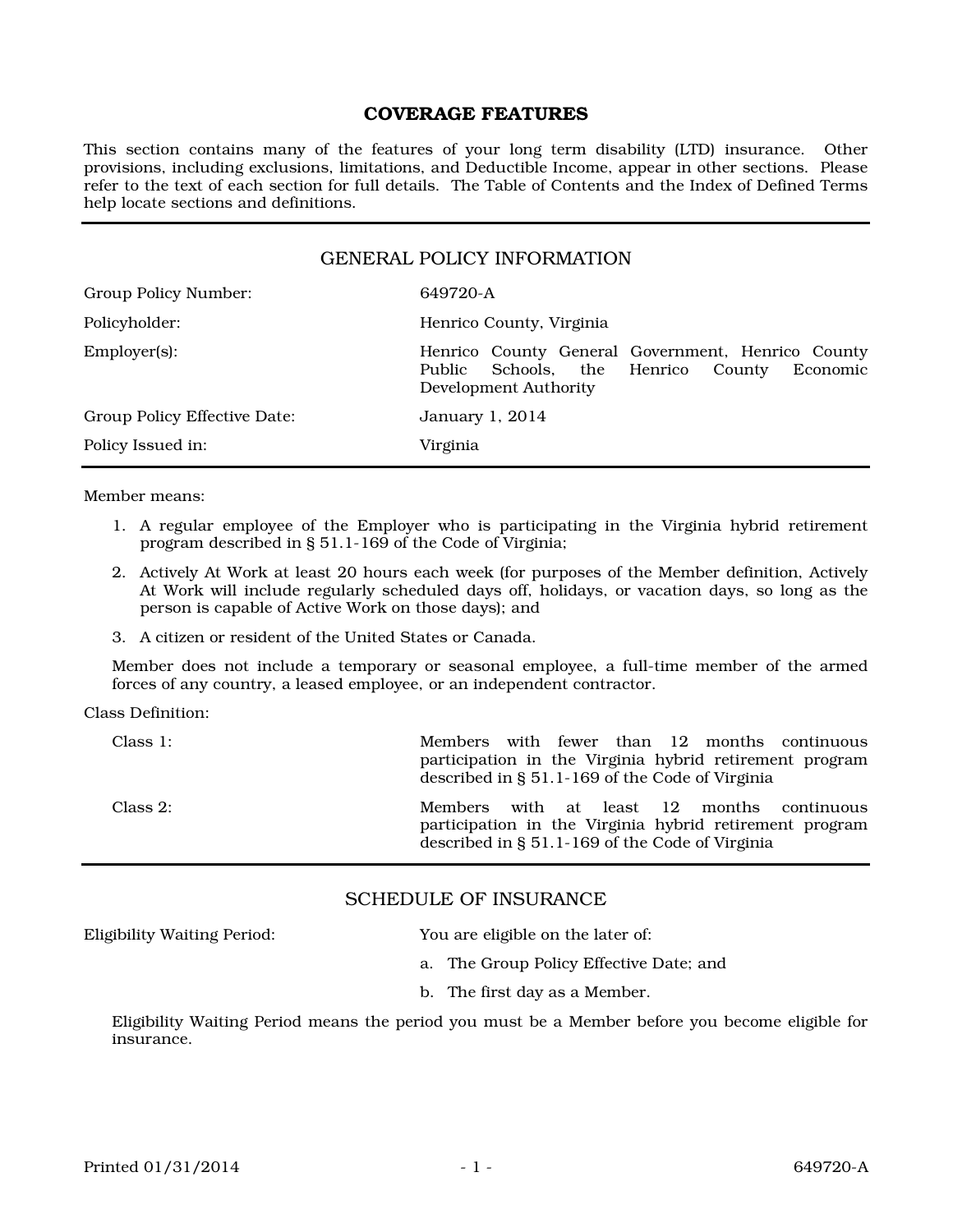Own Occupation Period: The first 24 months for which LTD Benefits are paid.

Any Occupation Period: From the end of the Own Occupation Period to the end of the Maximum Benefit Period.

LTD Benefit (dollar values are per month as noted in the definition of LTD Benefit in the Definitions section);

Class 1:

| For Disability arising out of or in the course |                                                                                                                                                                    |
|------------------------------------------------|--------------------------------------------------------------------------------------------------------------------------------------------------------------------|
| of employment with the Employer:               | 60% of the first \$41,667 of your Predisability Earnings,<br>reduced by Deductible Income.                                                                         |
| Maximum:                                       | \$25,000 before reduction by Deductible Income.                                                                                                                    |
| Minimum:                                       | \$100                                                                                                                                                              |
| For any other Disability:                      | None                                                                                                                                                               |
| Class 2:                                       | 60% of the first \$41,667 of your Predisability Earnings,<br>reduced by Deductible Income.                                                                         |
| Maximum:                                       | \$25,000 before reduction by Deductible Income.                                                                                                                    |
| Minimum:                                       | \$100                                                                                                                                                              |
| <b>Assisted Living Benefit:</b>                | An additional 20% of your Predisability Earnings, but not<br>to exceed \$5,000. The Assisted Living Benefit is not<br>reduced by Deductible Income.                |
| Lifetime Security Benefit:                     | Not Included                                                                                                                                                       |
| <b>Benefit Waiting Period:</b>                 | The period for which benefits are payable under the<br>Employer's short term disability benefits program,<br>including any benefit waiting period under that plan. |
| Maximum Benefit Period:                        | Determined by your age when Disability begins, as follows:                                                                                                         |
| Age                                            | Maximum Benefit Period                                                                                                                                             |
|                                                |                                                                                                                                                                    |

Social Security Normal Retirement Age (SSNRA) means your normal retirement age under the Federal Social Security Act, as amended.

# PREMIUM CONTRIBUTIONS

Insurance is: Noncontributory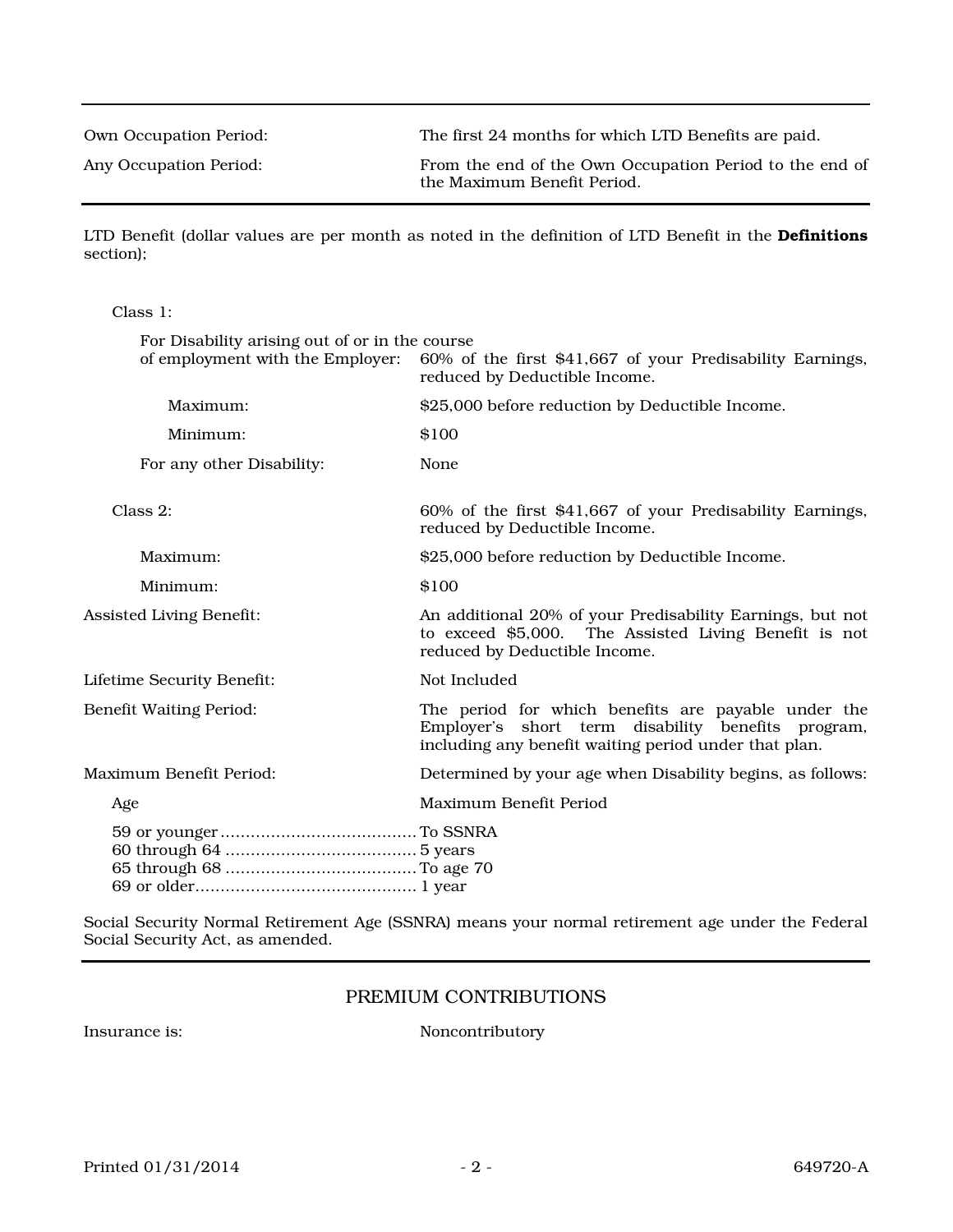#### INSURING CLAUSE

If you become Disabled while insured under the Group Policy, we will pay LTD Benefits according to the terms of the Group Policy after we receive Proof Of Loss satisfactory to us.

.IC.OT.1

# BECOMING INSURED

To become insured you must be a Member, complete your Eligibility Waiting Period, and meet the requirements in Active Work Provisions and When Your Insurance Becomes Effective.

You are a Member if you are:

- 1. A regular employee of the Employer who is participating in the Virginia hybrid retirement program described in § 51.1-169 of the Code of Virginia;
- 2. Actively At Work at least the minimum hours per week required by the Employer for coverage under the Program, but in no event less than 20 hours each week (for purposes of the Member definition, Actively At Work will include regularly scheduled days off, holidays, or vacation days, so long as the person is capable of Active Work on those days); and
- 3. A citizen or resident of the United States or Canada.

You are not a Member if you are a temporary or seasonal employee, a full-time member of the armed forces of any country, a leased employee, or an independent contractor.

Eligibility Waiting Period means the period you must be a Member before you become eligible for insurance. Your Eligibility Waiting Period is shown in the **Coverage Features.** 

(VAR MBR DEF) LT.BI.OT.1

#### WHEN YOUR INSURANCE BECOMES EFFECTIVE

Subject to the **Active Work Provisions**, your insurance becomes effective on the date you become eligible.

#### ACTIVE WORK PROVISIONS

A. Active Work Requirement

You must be capable of Active Work on the day before the scheduled effective date of your insurance or your insurance will not become effective as scheduled. If you are incapable of Active Work because of Physical Disease, Injury, Pregnancy or Mental Disorder on the day before the scheduled effective date of your insurance, your insurance will not become effective until the day after you complete one full day of Active Work as an eligible Member.

Active Work and Actively At Work mean performing with reasonable continuity the Material Duties of your Own Occupation at your Employer's usual place of business.

B. Changes In Insurance

This Active Work requirement also applies to any increase in your insurance.

LT.AW.OT.1

#### WHEN YOUR INSURANCE ENDS

Your insurance ends automatically on the earliest of:

1. The date the last period ends for which a premium contribution was made for your insurance.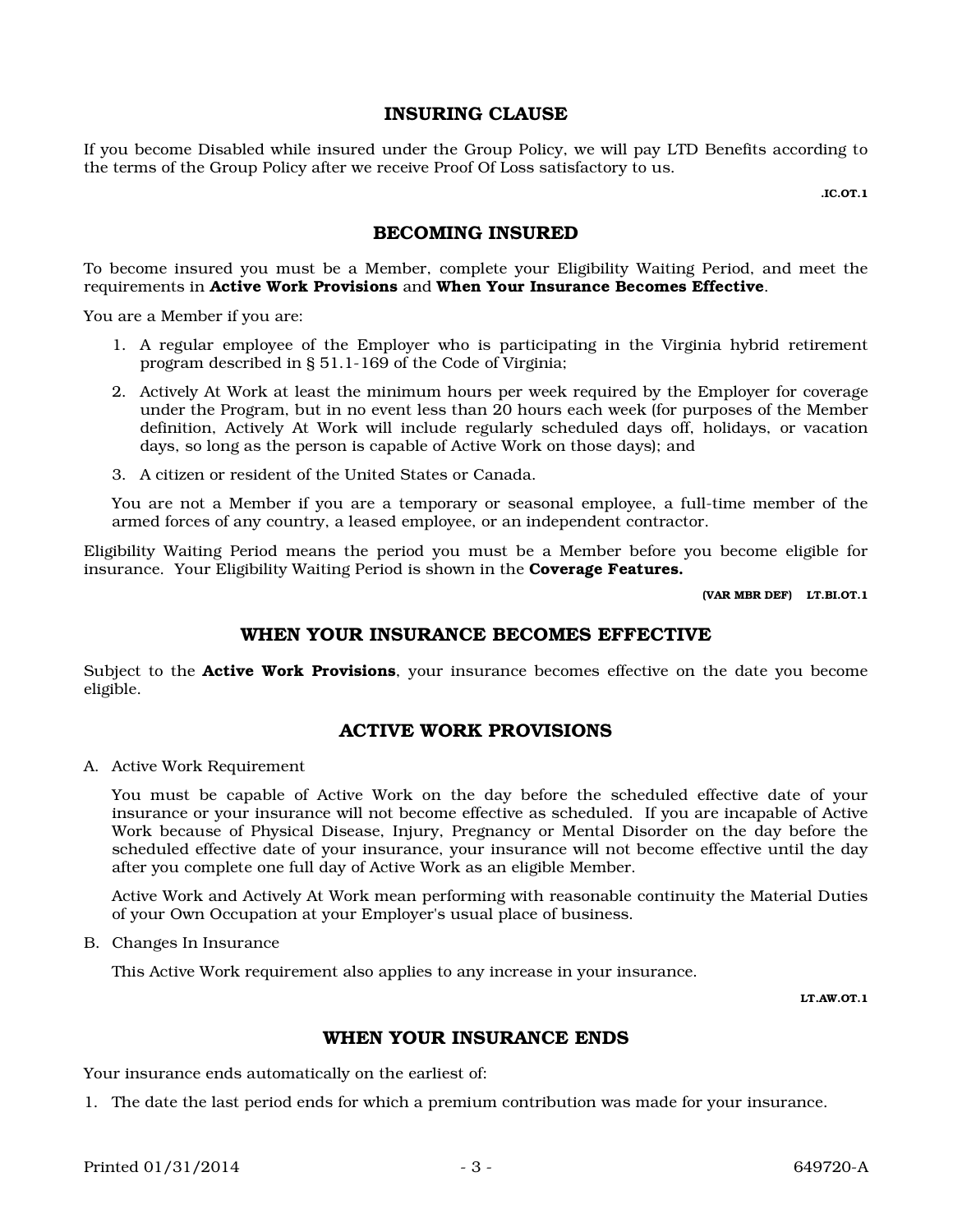- 2. The date the Group Policy terminates.
- 3. The date your Employer's coverage under the Group Policy terminates.
- 4. The date your employment terminates.
- 5. The date you cease to be a Member. However, your insurance will be continued during the following periods when you are absent from Active Work, unless it ends under any of the above.
	- a. During the first 90 days of a temporary or indefinite administrative or involuntary leave of absence or sick leave, provided your Employer is paying you at least the same Predisability Earnings paid to you immediately before you ceased to be a Member. A period when you are absent from Active Work as part of a severance or other employment termination agreement is not a leave of absence, even if you are receiving the same Predisability Earnings.
	- b. During a leave of absence if continuation of your insurance under the Group Policy is required by a state-mandated family or medical leave act or law.
	- c. During any other temporary leave of absence approved by your Employer in advance and in writing and scheduled to last 30 days or less. A period of Disability is not a leave of absence.
	- d. During the Benefit Waiting Period.

.EN.OT.1X

### WAIVER OF PREMIUM

We will waive payment of premium for your insurance while LTD Benefits are payable.

.WP.OT.1

### REINSTATEMENT OF INSURANCE

If your insurance ends, you may become insured again as a new Member. However, the following will apply:

- 1. If you cease to be a Member because of a covered Disability following the Benefit Waiting Period, your insurance will end; however, if you become a Member again immediately after LTD Benefits end, the Eligibility Waiting Period will be waived.
- 2. If your insurance ends because you cease to be a Member for any reason other than a covered Disability, and if you become a Member again within 90 days, the Eligibility Waiting Period will be waived.
- 3. If your insurance ends because you are on a federal or state-mandated family or medical leave of absence, and you become a Member again immediately following the period allowed, your insurance will be reinstated pursuant to the federal or state-mandated family or medical leave act or law.
- 4. In no event will insurance be retroactive.

.RE.OT.2X

# DEFINITION OF DISABILITY

You are Disabled if you meet one of the following definitions during the period it applies:

- A. Own Occupation Definition Of Disability;
- B. Any Occupation Definition Of Disability; or
- C. Partial Disability Definition.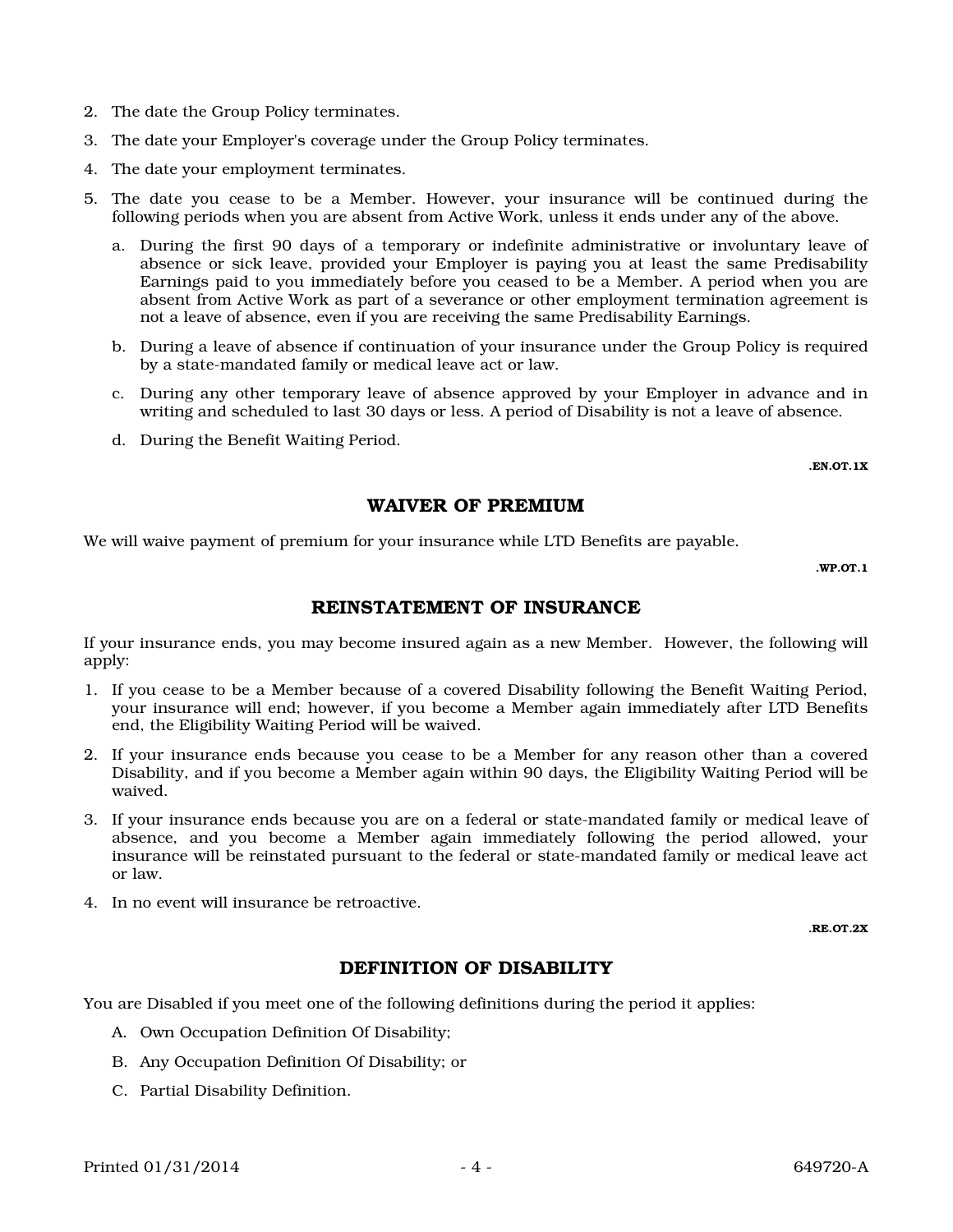A. Own Occupation Definition Of Disability

During the Benefit Waiting Period and the Own Occupation Period you are required to be Disabled only from your Own Occupation.

You are Disabled from your Own Occupation if, as a result of Physical Disease, Injury, Pregnancy or Mental Disorder, you are unable to perform with reasonable continuity the Material Duties of your Own Occupation.

Note: You are not Disabled merely because your right to perform your Own Occupation is restricted, including a restriction or loss of license.

During the Own Occupation Period you may work in another occupation while you meet the Own Occupation Definition Of Disability. However, you will no longer be Disabled when your Work Earnings from another occupation meet or exceed 80% of your Indexed Predisability Earnings. Your Work Earnings may be Deductible Income. See Return To Work Provisions and Deductible Income.

Own Occupation means any employment, business, trade, profession, calling or vocation that involves Material Duties of the same general character as the occupation you are regularly performing for your Employer when Disability begins. In determining your Own Occupation, we are not limited to looking at the way you perform your job for your Employer, but we may also look at the way the occupation is generally performed in the national economy. If your Own Occupation involves the rendering of professional services and you are required to have a professional or occupational license in order to work, your Own Occupation is as broad as the scope of your license.

Material Duties means the essential tasks, functions and operations, and the skills, abilities, knowledge, training and experience, generally required by employers from those engaged in a particular occupation that cannot be reasonably modified or omitted. In no event will we consider working an average of more than 40 hours per week to be a Material Duty.

B. Any Occupation Definition Of Disability

During the Any Occupation Period you are required to be Disabled from all occupations.

You are Disabled from all occupations if, as a result of Physical Disease, Injury, Pregnancy or Mental Disorder, you are unable to perform with reasonable continuity the Material Duties of Any Occupation.

Any Occupation means any occupation or employment which you are able to perform, whether due to education, training, or experience, which is available at one or more locations in the national economy and in which you can be expected to earn at least 80% of your Indexed Predisability Earnings within twelve months following your return to work, regardless of whether you are working in that or any other occupation.

Material Duties means the essential tasks, functions and operations, and the skills, abilities, knowledge, training and experience, generally required by employers from those engaged in a particular occupation that cannot be reasonably modified or omitted. In no event will we consider working an average of more than 40 hours per week to be a Material Duty.

C. Partial Disability Definition

During the Benefit Waiting Period and the Own Occupation Period, you are Partially Disabled when you work in your Own Occupation but, as a result of Physical Disease, Injury, Pregnancy or Mental Disorder, you are unable to earn 80% or more of your Indexed Predisability Earnings, in that occupation.

Your Work Earnings may be Deductible Income. See Return To Work Provisions and Deductible Income.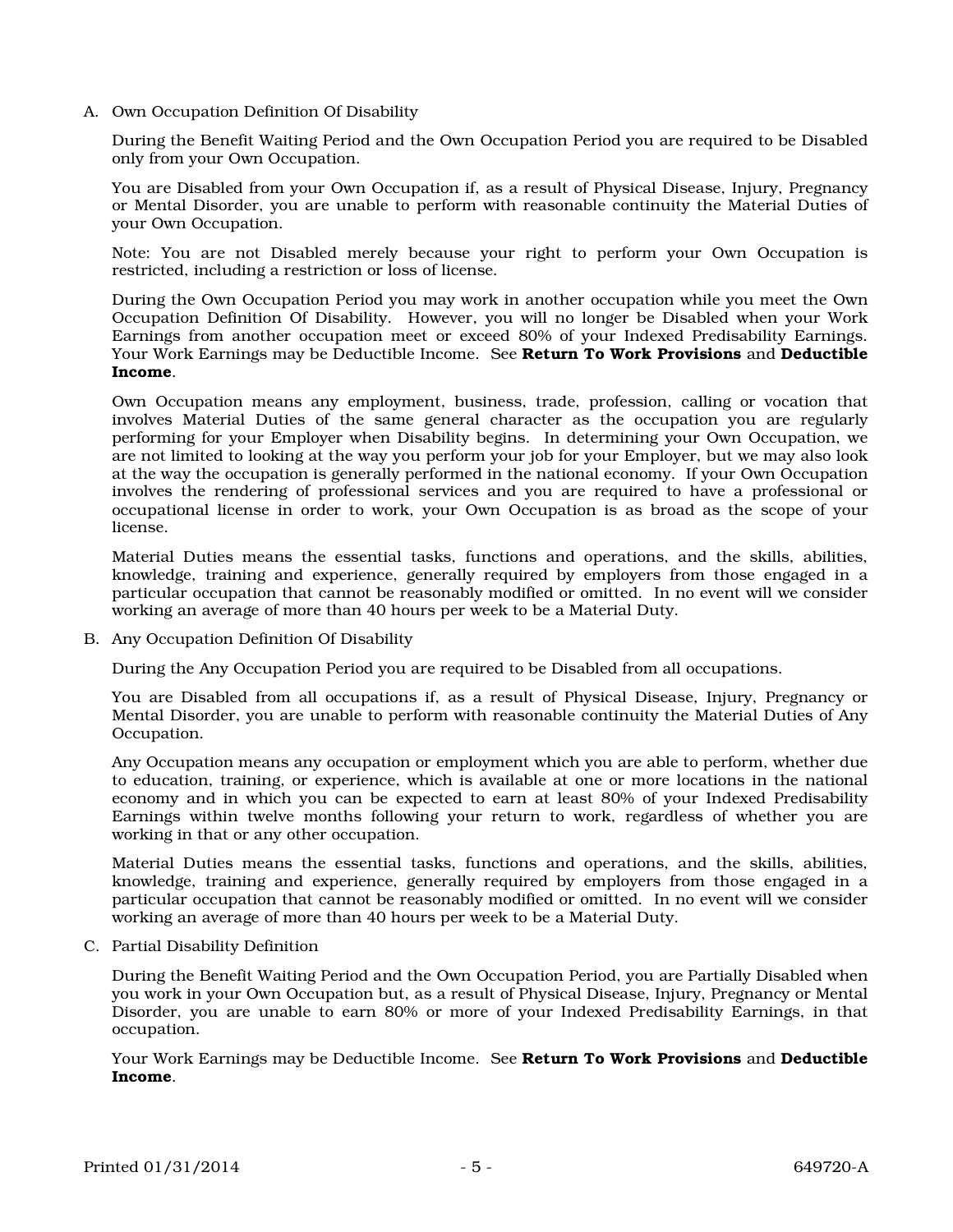Your Own Occupation Period and Any Occupation Period are shown in the **Coverage Features**.

(OR DEF\_OWN\_ANY\_WITH 40) LT.DD.OT.1

#### RETURN TO WORK PROVISIONS

A. Return To Work Incentive

You may serve your Benefit Waiting Period while working if you meet the Own Occupation Definition Of Disability.

You are eligible for the Return To Work Incentive on the first day you work after the Benefit Waiting Period if LTD Benefits are payable on that date. The Return To Work Incentive changes 12 months after that date, as follows:

- 1. During the first 12 months, your Work Earnings will be Deductible Income as determined in a., b. and c:
	- a. Determine the amount of your LTD Benefit as if there were no Deductible Income, and add your Work Earnings to that amount.
	- b. Determine 100% of your Indexed Predisability Earnings.
	- c. If a. is greater than b., the difference will be Deductible Income.
- 2. After those first 12 months, 50% of your Work Earnings will be Deductible Income.
- B. Work Earnings Definition

Work Earnings means your gross monthly earnings from work you perform while Disabled, plus the earnings you could receive if you worked as much as you are able to, considering your Disability, in work that is reasonably available:

- a. In your Own Occupation during the Own Occupation Period; and
- b. In Any Occupation during the Any Occupation Period.

Work Earnings includes earnings from your Employer, any other employer, or self-employment, and any sick pay, vacation pay, annual or personal leave pay or other salary continuation earned or accrued while working.

Earnings from work you perform will be included in Work Earnings when you have the right to receive them. If you are paid in a lump sum or on a basis other than monthly, we will prorate your Work Earnings over the period of time to which they apply. If no period of time is stated, we will use a reasonable one.

In determining your Work Earnings we:

- 1. Will use the financial accounting method you use for income tax purposes, if you use that method on a consistent basis.
- 2. Will not be limited to the taxable income you report to the Internal Revenue Service.
- 3. May ignore expenses under section 179 of the IRC as a deduction from your gross earnings.
- 4. May ignore depreciation as a deduction from your gross earnings.
- 5. May adjust the financial information you give us in order to clearly reflect your Work Earnings.

If we determine that your earnings vary substantially from month to month, we may determine your Work Earnings by averaging your earnings over the most recent three-month period. During the Own Occupation Period you will no longer be Disabled when your average Work Earnings over the last three months exceed 80% of your Indexed Predisability Earnings. During the Any Occupation Period you will no longer be Disabled when your average Work Earnings over the last three months exceed 80% of your Indexed Predisability Earnings.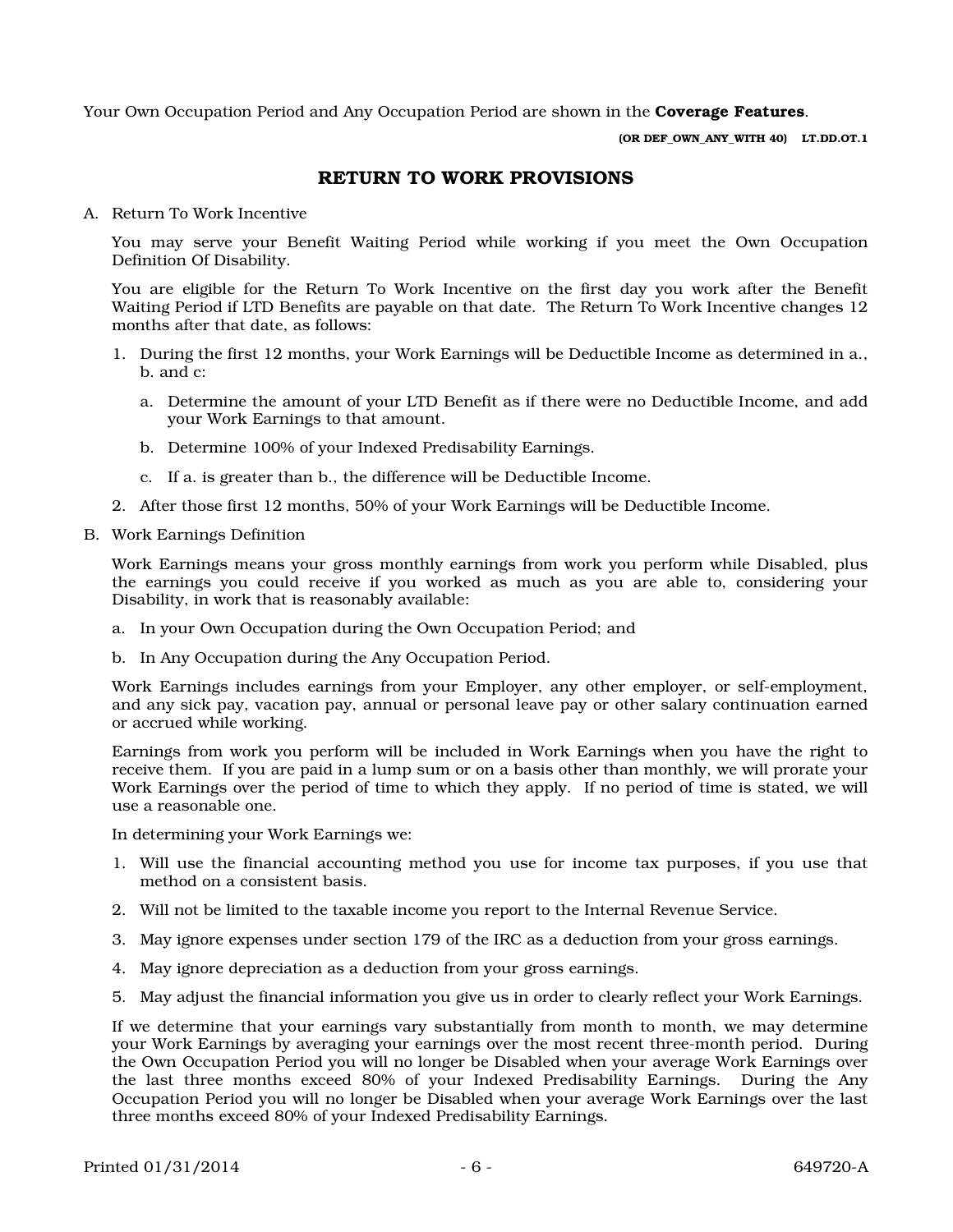# REASONABLE ACCOMMODATION EXPENSE BENEFIT

If you return to work in any occupation for any employer, not including self-employment, as a result of a reasonable accommodation made by such employer, we will pay that employer a Reasonable Accommodation Expense Benefit of up to \$25,000, but not to exceed the expenses incurred.

The Reasonable Accommodation Expense Benefit is payable only if the reasonable accommodation is approved by us in writing prior to its implementation.

.RA.OT.1

# REHABILITATION PLAN PROVISION

While you are Disabled you may qualify to participate in a Rehabilitation Plan. Rehabilitation Plan means a written plan, program or course of vocational training or education that is intended to prepare you to return to work.

To participate in a Rehabilitation Plan you must apply on our forms or in a letter to us. The terms, conditions and objectives of the plan must be accepted by you and approved by us in advance. We have the sole discretion to approve your Rehabilitation Plan.

While you are participating in an approved Rehabilitation Plan, your LTD Benefit will be increased by 10% of your Predisability Earnings. Your LTD Benefit may not exceed the Maximum LTD Benefit shown in the **Coverage Features** as a result of this increase.

An approved Rehabilitation Plan may include our payment of some or all of the expenses you incur in connection with the plan, including:

- a. Training and education expenses.
- b. Family care expenses.
- c. Job-related expenses.
- d. Job search expenses.

(WITH REHAB INC BFT) LT.RH.OT.1

### TEMPORARY RECOVERY

You may temporarily recover from your Disability and then become Disabled again from the same cause or causes without having to serve a new Benefit Waiting Period. Temporary Recovery means you cease to be Disabled for no longer than the applicable Allowable Period. See Definition Of Disability.

- A. Allowable Periods
	- 1. During the Benefit Waiting Period: 45 consecutive days of recovery.
	- 2. During the Maximum Benefit Period: 125 consecutive work days for each period of recovery.
- B. Effect Of Temporary Recovery

If your Temporary Recovery does not exceed the Allowable Periods, the following will apply.

- 1. The Predisability Earnings used to determine your LTD Benefit will not change.
- 2. The period of Temporary Recovery will not count toward your Benefit Waiting Period, your Maximum Benefit Period or your Own Occupation Period.
- 3. No LTD Benefits will be payable for the period of Temporary Recovery.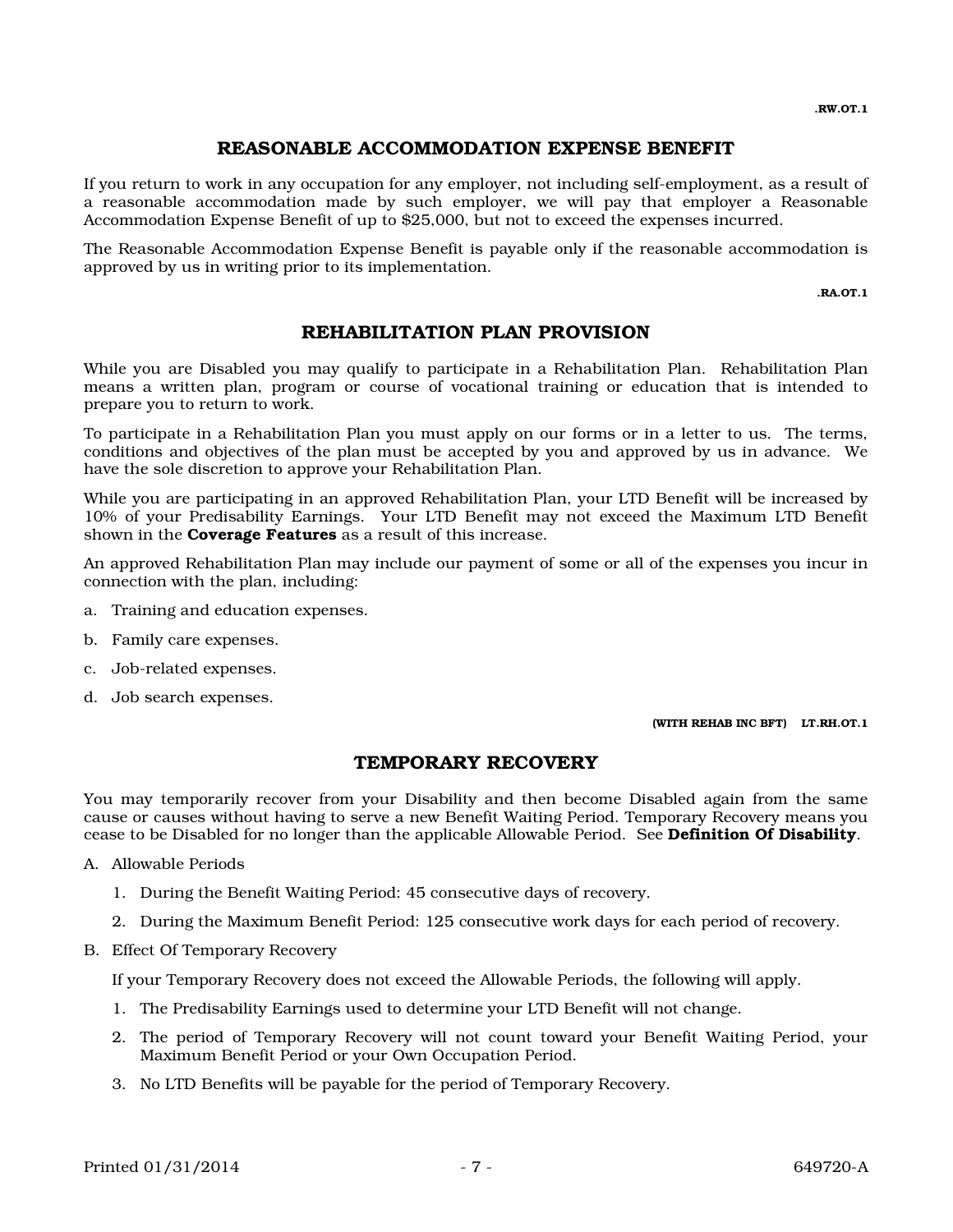- 4. No LTD Benefits will be payable after benefits become payable to you under any other disability insurance plan under which you become insured during your period of Temporary Recovery.
- 5. Except as stated above, the provisions of the Group Policy will be applied as if there had been no interruption of your Disability.

(NEW TR PERIOD) LT.TR.OT.1

#### WHEN LTD BENEFITS END

Your LTD Benefits end automatically on the earliest of:

- 1. The date you are no longer Disabled.
- 2. The date your Maximum Benefit Period ends.
- 3. The date you die.
- 4. The date benefits become payable under any other disability insurance plan under which you become insured through employment during a period of Temporary Recovery.
- 5. The date you fail to provide proof of continued Disability and entitlement to LTD Benefits.

.BE.OT.1

#### PREDISABILITY EARNINGS

Your Predisability Earnings will be based on your earnings in effect on your last full day of Active Work. Any subsequent change in your earnings after that last full day of Active Work will not affect your Predisability Earnings. The Member's LTD Benefit will not be adjusted to reflect any salary increase awarded during the period covered by LTD Benefits.

Predisability Earnings means your monthly rate of creditable compensation from your Employer, including:

- 1. Contributions you make through a salary reduction agreement with your Employer to:
	- a. An Internal Revenue Code (IRC) Section  $401(k)$ ,  $403(b)$ ,  $408(k)$ ,  $408(p)$ , or  $457$  deferred compensation arrangement; or
	- b. An executive nonqualified deferred compensation arrangement.
- 2. Shift differential pay.
- 3. Amounts contributed to your fringe benefits according to a salary reduction agreement under an IRC Section 125 plan.

Predisability Earnings does not include:

- 1. Bonuses.
- 2. Commissions.
- 3. Overtime pay.
- 4. Stock options or stock bonuses.
- 5. Your Employer's contributions on your behalf to any deferred compensation arrangement or pension plan.
- 6. Any other extra compensation.

If you are paid on an annual contract basis, your monthly rate of creditable compensation is one-twelfth (1/12th) of your annual contract salary.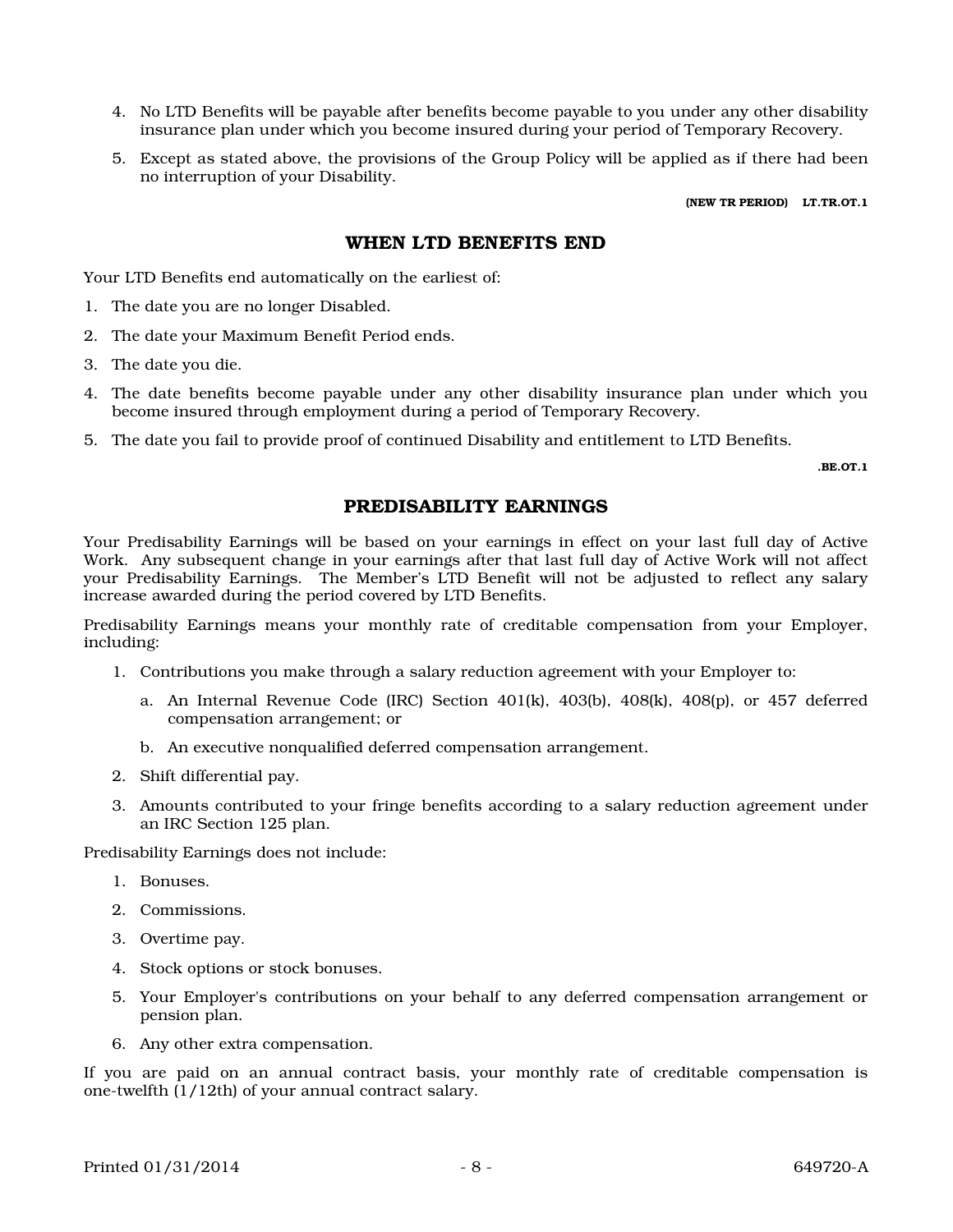If you are paid hourly, your monthly rate of creditable compensation is based on your hourly pay rate multiplied by the number of hours you are regularly scheduled to work per month, but not more than 173 hours. If you do not have regular work hours, your monthly rate of earnings is based on the average number of hours you worked per month during the preceding 12 calendar months (or during your period of employment if less than 12 months), but not more than 173 hours.

(REG NO COM\_NO STOCK) LT.PD.OT.1X

#### DEDUCTIBLE INCOME

Subject to **Exceptions To Deductible Income**, Deductible Income means:

- 1. Sick pay, annual or personal leave pay, severance pay, or other salary continuation, including donated amounts, (but not vacation pay) paid to you by your Employer, if it exceeds the amount found in a., b., and c.
	- a. Determine the amount of your LTD Benefit as if there were no Deductible Income, and add your sick pay or other salary continuation to that amount.
	- b. Determine 100% of your Indexed Predisability Earnings.
	- c. If a. is greater than b., the difference will be Deductible Income.
- 2. Your Work Earnings, as described in the **Return To Work Provisions**.
- 3. Any amount you receive or are eligible to receive because of your disability, including amounts for partial or total disability, whether permanent, temporary, or vocational, under any of the following:
	- a. A workers' compensation law;
	- b. The Jones Act;
	- c. Maritime Doctrine of Maintenance, Wages, or Cure;
	- d. Longshoremen's and Harbor Worker's Act; or
	- e. Any similar act or law.
- 4. Any amount you, your Spouse, or your child under age 18 receive or are eligible to receive because of your disability or retirement under:
	- a. The Federal Social Security Act;
	- b. The Canada Pension Plan;
	- c. The Quebec Pension Plan;
	- d. The Railroad Retirement Act; or
	- e. Any similar plan or act.

Full offset: Both the primary benefit (the benefit awarded to you) and dependents benefit are Deductible Income.

Benefits your Spouse or a child receives or are eligible to receive because of your disability are Deductible Income regardless of marital status, custody, or place of residence. The term "child" has the meaning given in the applicable plan or act.

- 5. Any amount you receive or are eligible to receive because of your disability under any state disability income benefit law or similar law.
- 6. Any amount you receive or are eligible to receive because of your disability under another group insurance coverage.
- 7. Any disability or retirement benefits you receive under your Employer's retirement plan.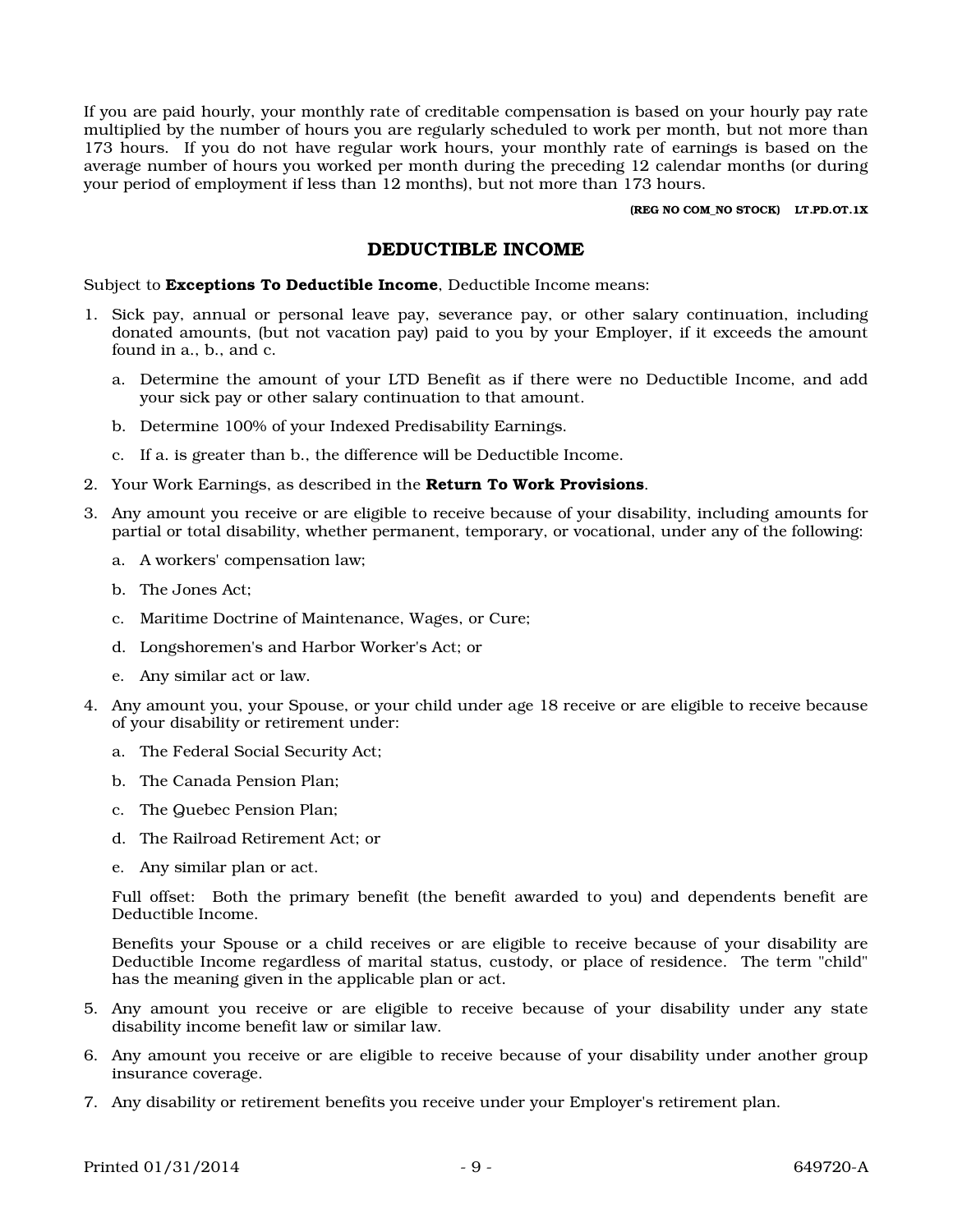- 8. Any earnings or compensation included in Predisability Earnings which you receive or are eligible to receive while LTD Benefits are payable.
- 9. Any amount you receive or are eligible to receive under any unemployment compensation law or similar act or law.
- 10. Any amount you receive by compromise, settlement, or other method as a result of a claim for any of the above, whether disputed or undisputed.

(DOM\_NO OTHR OFFST\_PRIV\_NO 3RD) LT.DI.OT.1

### EXCEPTIONS TO DEDUCTIBLE INCOME

Deductible Income does not include:

- 1. Any cost of living increase any Deductible Income other than Work Earnings, if the increase becomes effective while you are Disabled and while you are eligible for the Deductible Income.
- 2. Reimbursement for hospital, medical, or surgical expense.
- 3. Reasonable attorneys fees incurred in connection with a claim for Deductible Income.
- 4. Benefits from any individual disability insurance policy.
- 5. Early retirement benefits under the Federal Social Security Act which are not actually received.
- 6. Group credit or mortgage disability insurance benefits.
- 7. Accelerated death benefits paid under a life insurance policy.
- 8. Benefits from the following:
	- a. Profit sharing plan.
	- b. Thrift or savings plan.
	- c. Deferred compensation plan.
	- d. Plan under IRC Section 401(k), 408(k), 408(p), or 457.
	- e. Individual Retirement Account (IRA).
	- f. Tax Sheltered Annuity (TSA) under IRC Section 403(b).
	- g. Stock ownership plan.
	- h. Keogh (HR-10) plan.

(PUB\_NO OTHR OFFST) LT.ED.OT.1

# RULES FOR DEDUCTIBLE INCOME

A. Monthly Equivalents

Each month we will determine your LTD Benefit using the Deductible Income for the same monthly period, even if you actually receive the Deductible Income in another month.

If you are paid Deductible Income in a lump sum or by a method other than monthly, we will determine your LTD Benefit using a prorated amount. We will use the period of time to which the Deductible Income applies. If no period of time is stated, we will use a reasonable one.

B. Your Duty To Pursue Deductible Income

You must pursue Deductible Income for which you may be eligible. We may ask for written documentation of your pursuit of Deductible Income. You must provide it within 60 days after we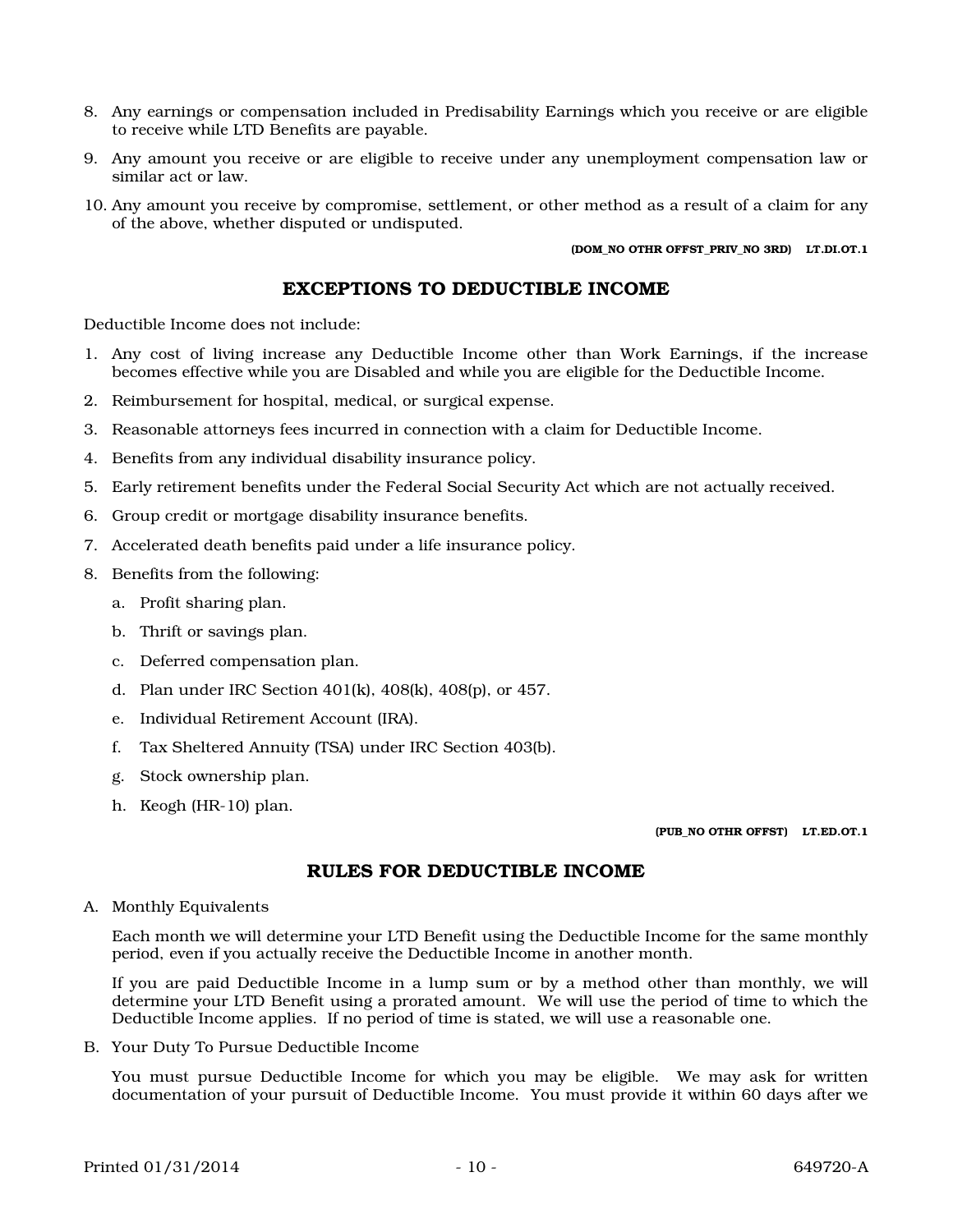mail you our request. Otherwise, we may reduce your LTD Benefits by the amount we estimate you would be eligible to receive upon proper pursuit of the Deductible Income.

C. Pending Deductible Income

We will not deduct pending Deductible Income until it becomes payable. You must notify us of the amount of the Deductible Income when it is approved. You must repay us for the resulting overpayment of your claim.

D. Overpayment Of Claim

We will notify you of the amount of any overpayment of your claim under any group disability insurance policy issued by us. You must immediately repay us. You will not receive any LTD Benefits until we have been repaid in full. In the meantime, any LTD Benefits paid, including the Minimum LTD Benefit, will be applied to reduce the amount of the overpayment. We may charge you interest at the legal rate for any overpayment which is not repaid within 30 days after we first mail you notice of the amount of the overpayment.

.RU.OT.1

### ADDITIONAL BENEFITS FOR THE SEVERELY DISABLED

A. Assisted Living Benefit

If you meet the requirements in 1 through 3 below, we will pay Assisted Living Benefits according to the terms of the Group Policy after we receive Proof Of Loss satisfactory to us.

Requirements for Assisted Living Benefit

- 1. You are Disabled and LTD Benefits are payable to you.
- 2. While you are Disabled:
	- a. You, due to loss of functional capacity as a result of Physical Disease or Injury, become unable to safely and completely perform two or more Activities Of Daily Living without Hands-on Assistance or Standby Assistance; or
	- b. You require Substantial Supervision for your health or safety due to Severe Cognitive Impairment as a result of Physical Disease or Injury.
- 3. The condition in 2.a or 2.b above is expected to last 90 days or more as certified by a Physician in the appropriate specialty as determined by us.
- B. Amount Of The Assisted Living Benefit

See the **Coverage Features** for the amount of the Assisted Living Benefit.

C. Becoming Insured For Assisted Living Benefits

You are eligible for Assisted Living Benefit coverage if you are insured for LTD insurance. Subject to the **Active Work Provision**, your Assisted Living Benefit coverage becomes effective on the date your LTD insurance becomes effective.

D. Payment Of Assisted Living Benefits

We will pay Assisted Living Benefits within 60 days after Proof Of Loss is satisfied. Your Assisted Living Benefits will be paid to you at the same time LTD Benefits are payable.

E. Time Limits On Filing Proof Of Loss

Proof Of Loss for the Assisted Living Benefit must be provided within 90 days after the date the inability to perform Activities Of Daily Living or the Severe Cognitive Impairment begins. If that is not possible, it must be provided as soon as reasonably possible, but not later than one year after that 90-day period.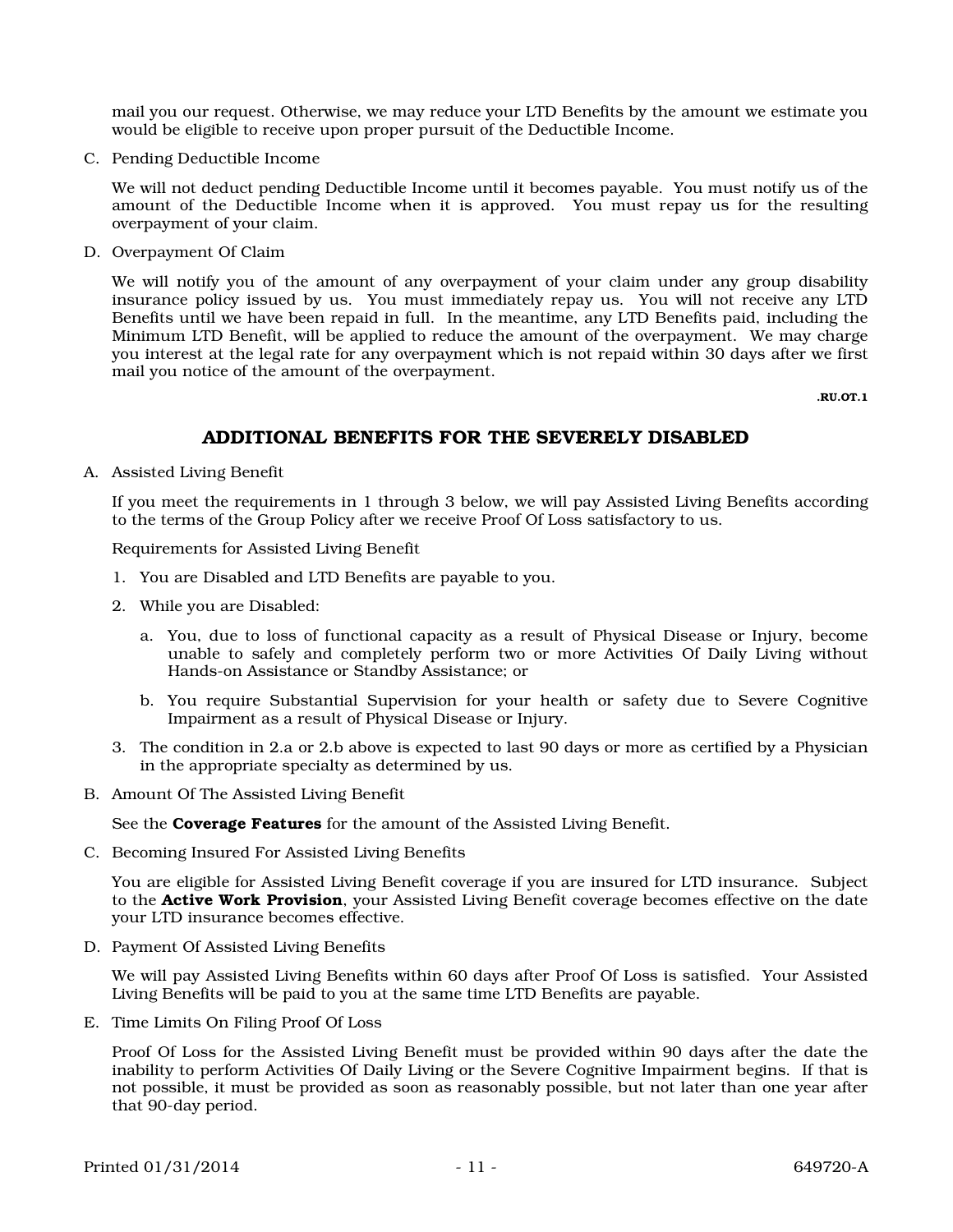If Proof Of Loss is filed outside these time limits, the claim will be denied. These limits will not apply while the claimant lacks legal capacity.

F. When Assisted Living Benefits End

Assisted Living Benefits end automatically on the earliest of:

- 1. The date you no longer meet the requirements in item D. above.
- 2. The date your LTD Benefits end.
- G. When Assisted Living Benefits Coverage Ends

Assisted Living Benefit coverage ends automatically on the earliest of:

- 1. The date your LTD insurance ends.
- 2. The date Assisted Living Benefit coverage terminates under the Group Policy.
- H. Assisted Living Benefits After Insurance Ends Or Is Changed

Your right to receive Assisted Living Benefits will not be affected by the occurrence of the events described in 1 or 2 below that become effective after you become Disabled.

- 1. Termination or amendment of the Group Policy or your Employer's coverage under the Group Policy.
- 2. Termination of Assisted Living Benefit coverage while the Group Policy or your Employer's coverage under the Group Policy remains in force.
- I. Assisted Living Benefit Limitations

No Assisted Living Benefit will be paid for any period when you are confined for any reason in a penal or correctional institution.

No Assisted Living Benefit will be paid if your inability to perform Activities Of Daily Living or your Severe Cognitive Impairment is caused or contributed to by:

- 1. War or any act of War. War means declared or undeclared war, whether civil or international, and any substantial armed conflict between organized forces of a military nature.
- 2. Any intentionally self-inflicted Injury, while sane or insane.
- 3. Committing or attempting to commit an assault or felony, or active participation in a violent disorder or riot. (Active participation does not include being at the scene of a violent disorder or riot while performing official duties.)
- J. Definitions
	- 1. Activities Of Daily Living means Bathing, Continence, Dressing, Eating, Toileting, or Transferring.
	- 2. Bathing means washing oneself, whether in the tub or shower or by sponge bath, with or without the help of adaptive devices.
	- 3. Continence means voluntarily controlling bowel and bladder function, or, if incontinent, maintaining a reasonable level of personal hygiene.
	- 4. Dressing means putting on and removing all items of clothing, footwear, and medically necessary braces and artificial limbs.
	- 5. Eating means getting food and fluid into the body, whether manually, intravenously, or by feeding tube.
	- 6. Toileting means getting to and from and on and off the toilet, and performing related personal hygiene.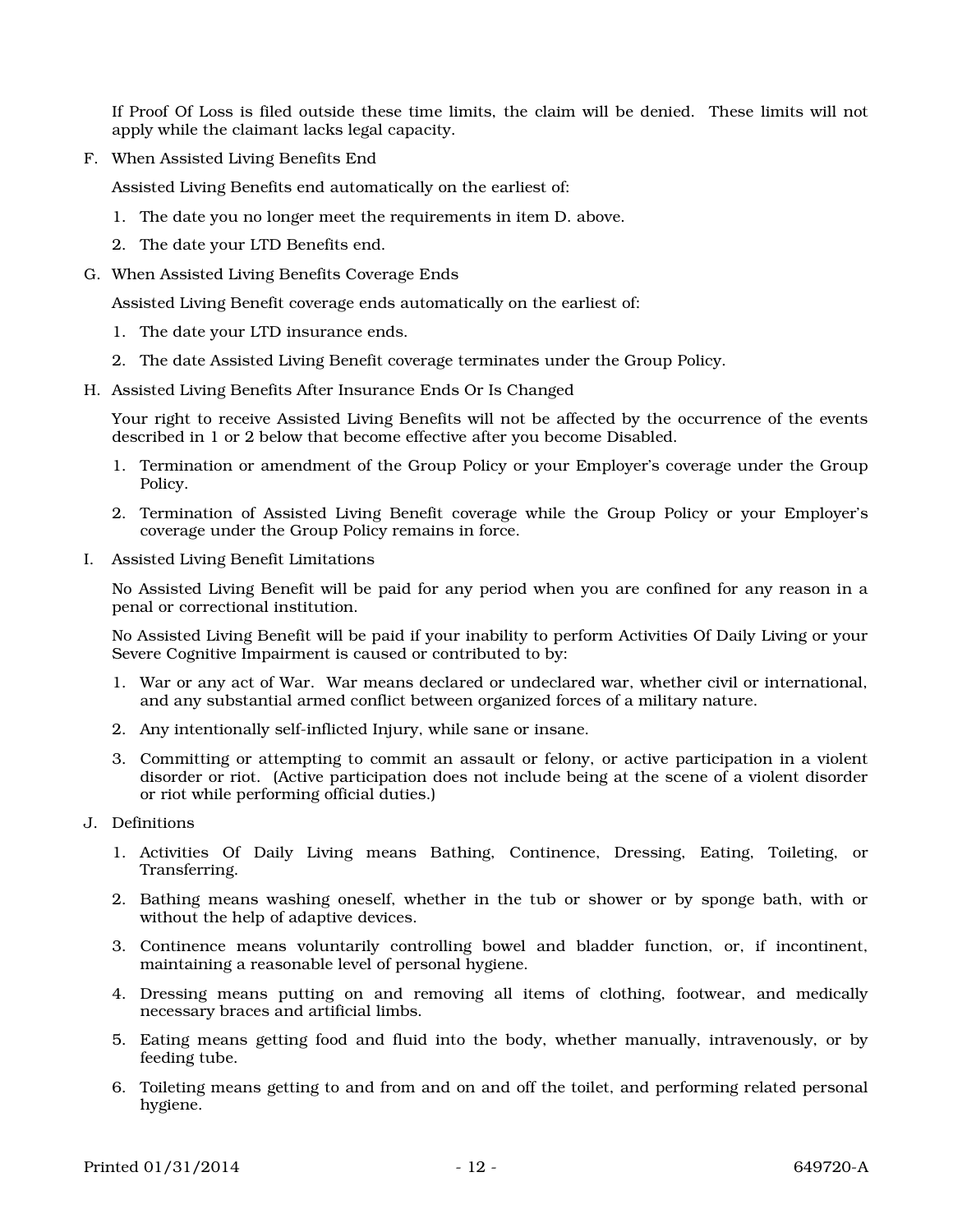- 7. Transferring means moving into or out of a bed, chair or wheelchair, with or without adaptive devices.
- 8. Hands-on Assistance means the physical assistance of another person without which the insured would be unable to perform the Activity Of Daily Living.
- 9. Standby Assistance means the presence of another person within arm's reach of the insured that is necessary to prevent, by physical intervention, injury to the insured while the insured is performing the Activity Of Daily Living (such as being ready to catch the insured if the insured falls while getting into or out of the bathtub or shower as part of Bathing, or being ready to remove food from the insured's throat if the insured chokes while Eating).
- 10. Severe Cognitive Impairment means a loss or deterioration in intellectual capacity that is (a) comparable to (and includes) Alzheimer's disease and similar forms of irreversible dementia, and (b) is measured by clinical evidence and standardized tests approved by us that reliably measure impairment in (i) short-term or long-term memory, (ii) orientation as to people, places, or time, and (iii) deductive or abstract reasoning.
- 11. Substantial Supervision means continual supervision (which may include cueing by verbal prompting, gestures, or other demonstrations) by another person that is necessary to protect you from threats to your health or safety (such as may result from wandering).

#### LT2.XB.05X (MENTL DEF)

# SURVIVORS BENEFIT

If you die while LTD Benefits are payable, and on the date you die you have been continuously Disabled for at least 180 days, we will pay a Survivors Benefit according to 1 through 3 below.

- 1. The Survivors Benefit is a lump sum equal to 3 times your LTD Benefit without reduction by Deductible Income.
- 2. The Survivors Benefit will first be applied to reduce any overpayment of your claim.
- 3. The Survivors Benefit will be paid at our option to any one or more of the following:
	- a. Your surviving Spouse;
	- b. Your surviving unmarried children, including adopted children, under age 25;
	- c. Your surviving Spouse's unmarried children, including adopted children, under age 25; or
	- d. Any person providing the care and support of any person listed in a., b., or c. above.
	- e. Your estate, if you are not survived by any person listed in a., b., or c. above.

(MULTPL\_EST\_DOM) LT.SB.OT.1

#### BENEFITS AFTER INSURANCE ENDS OR IS CHANGED

During each period of continuous Disability, we will pay LTD Benefits according to the terms of the Group Policy in effect on the date you become Disabled. Your right to receive LTD Benefits will not be affected by:

- 1. Any amendment to the Group Policy that is effective after you become Disabled.
- 2. Termination of the Group Policy after you become Disabled.

.BA.OT.1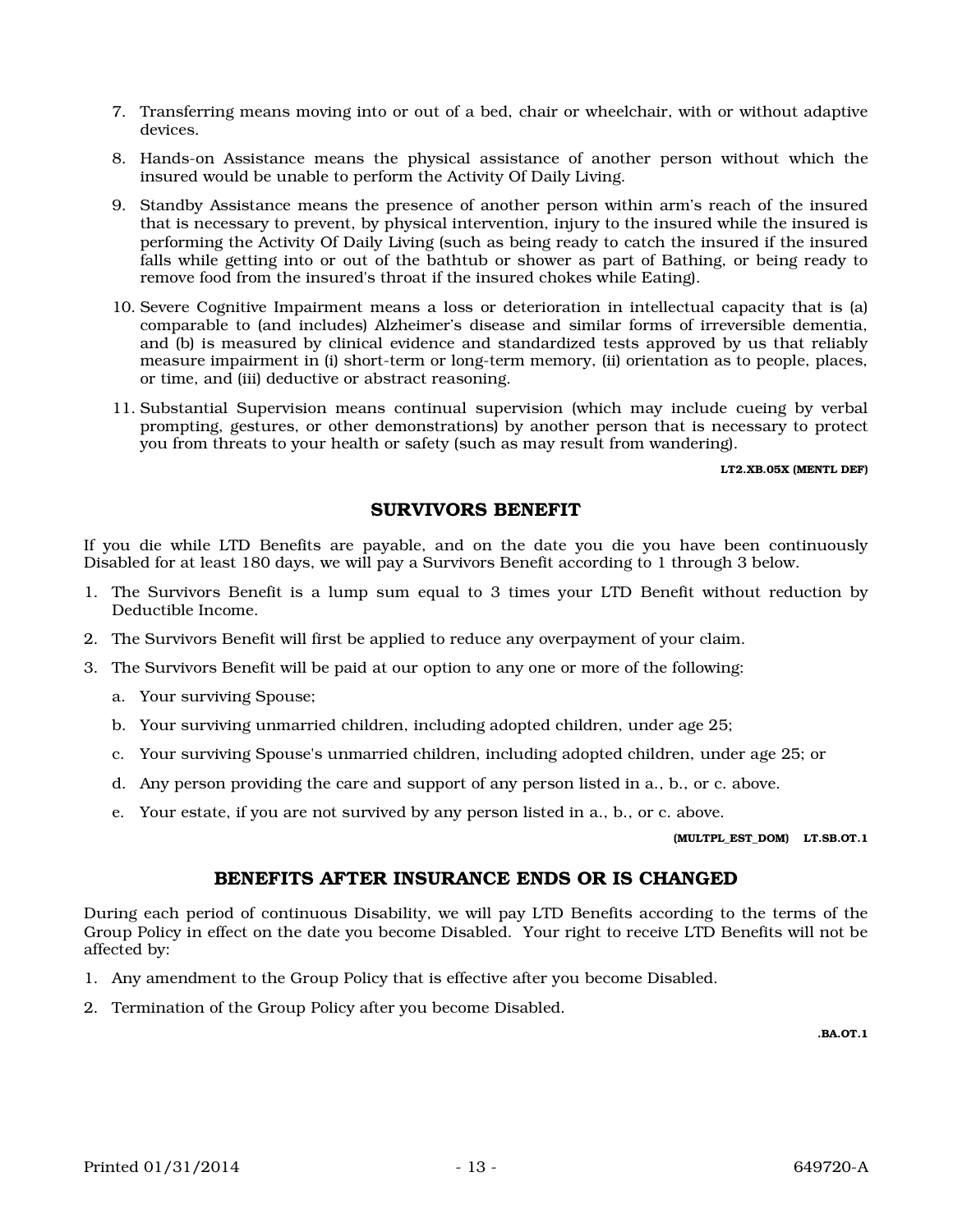#### EFFECT OF NEW DISABILITY

If a period of Disability is extended by a new cause while LTD Benefits are payable, LTD Benefits will continue while you remain Disabled. However, 1 and 2 apply.

- 1. LTD Benefits will not continue beyond the end of the original Maximum Benefit Period.
- 2. The Disabilities Excluded From Coverage, Disabilities Subject To Limited Pay Periods, and Limitations sections will apply to the new cause of Disability.

.ND.OT.1

# DISABILITIES EXCLUDED FROM COVERAGE

#### A. War

You are not covered for a Disability caused or contributed to by War or any act of War. War means declared or undeclared war, whether civil or international, and any substantial armed conflict between organized forces of a military nature.

B. Intentionally Self-Inflicted Injury

You are not covered for a Disability caused or contributed to by an intentionally self-inflicted Injury, while sane or insane.

C. Preexisting Condition

This Group Policy does not include a Preexisting Condition Exclusion.

D. Loss Of License Or Certification

You are not covered for a Disability caused or contributed to by the loss of your professional license, occupational license or certification.

E. Violent Or Criminal Conduct

You are not covered for a Disability caused or contributed to by your committing or attempting to commit an assault or felony, or actively participating in a violent disorder or riot. Actively participating does not include being at the scene of a violent disorder or riot while performing your official duties.

(NO PX) LT.XD.OT.1X

#### LIMITATIONS

A. Care Of A Physician

You must be under the ongoing care of a Physician in the appropriate specialty as determined by us during the Benefit Waiting Period. No LTD Benefits will be paid for any period of Disability when you are not under the ongoing care of a Physician in the appropriate specialty as determined by us.

B. Imprisonment

No LTD Benefits will be paid for any period of Disability when you are confined for any reason in a penal or correctional institution.

C. Substance Abuse

No LTD Benefits will be paid for any period of Disability caused or contributed to by your Substance Abuse, unless you are participating in good faith in a treatment plan, program or course of medical treatment for Substance Abuse.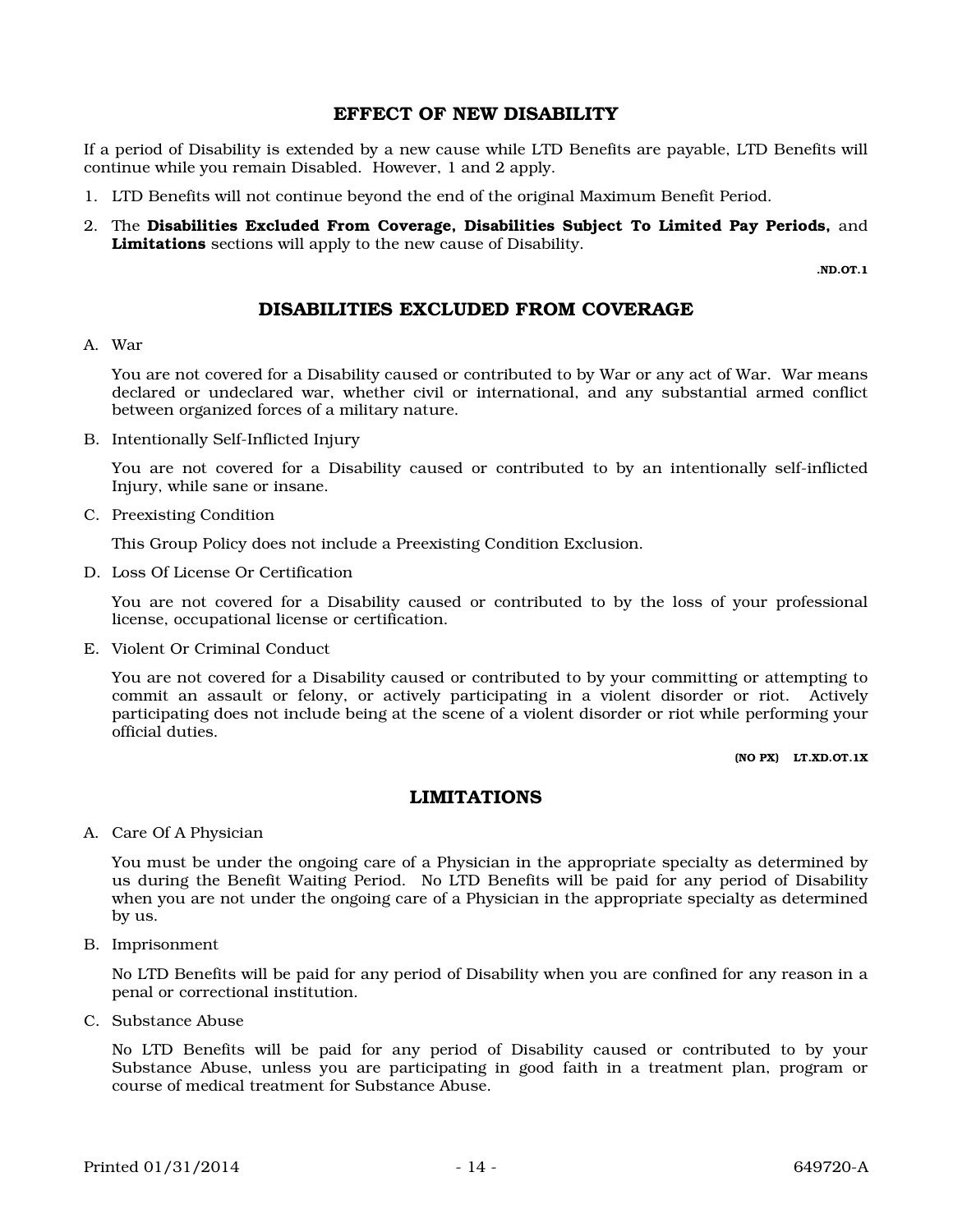Substance Abuse means abuse of alcohol, alcoholism, misuse of any drug, including hallucinogens, or drug addiction.

D. Rehabilitation Program

LTD Benefits will be reduced to 50% of the amount determined from the Schedule Of Insurance for any period of Disability when you are not participating in good faith in a plan, program or course of medical treatment or vocational training or education approved by us, unless your Disability prevents you from participating. If this limitation causes the LTD Benefit to be less than the Minimum LTD Benefit, the Minimum LTD Benefit will be payable.

(NO FRGN) LT.LM.OT.1X

#### CLAIMS

#### A. Filing A Claim

Claims should be filed on our forms. If we do not provide our forms within 15 days after they are requested, you may submit your claim in a letter to us. The letter should include the date disability began, and the cause and nature of the disability.

#### B. Time Limits On Filing Proof Of Loss

You must give us Proof Of Loss within 90 days after the end of the Benefit Waiting Period. If you cannot do so, you must give it to us as soon as reasonably possible, but not later than one year after that 90-day period. If Proof Of Loss is filed outside these time limits, your claim will be denied. These limits will not apply while you lack legal capacity.

C. Proof Of Loss

Proof Of Loss means written proof that you are Disabled and entitled to LTD Benefits. Proof Of Loss must be provided at your expense.

For claims of Disability due to conditions other than Mental Disorders, we may require proof of physical impairment that results from anatomical or physiological abnormalities which are demonstrable by medically acceptable clinical and laboratory diagnostic techniques.

D. Documentation

Completed claims statements, a signed authorization for us to obtain information, and any other items we may reasonably require in support of a claim must be submitted at your expense. If the required documentation is not provided within 45 days after we mail our request, your claim may be denied.

E. Investigation Of Claim

During the pendency of your claim, we may investigate your claim at any time.

At our expense, we may have you examined at reasonable intervals by specialists of our choice. We may deny or suspend LTD Benefits if you fail to attend an examination or cooperate with the examiner.

#### F. Time Of Payment

We will pay LTD Benefits within 60 days after you satisfy Proof Of Loss.

LTD Benefits will be paid to you at the end of each month you qualify for them. LTD Benefits remaining unpaid at your death will be paid to the person(s) receiving the Survivors Benefit. If no Survivors Benefit is paid, the unpaid LTD Benefits will be paid to your estate.

G. Notice Of Decision On Claim

We will evaluate your claim promptly after you file it. Within 45 days after we receive your claim we will send you: (a) a written decision on your claim; or (b) a notice that we are extending the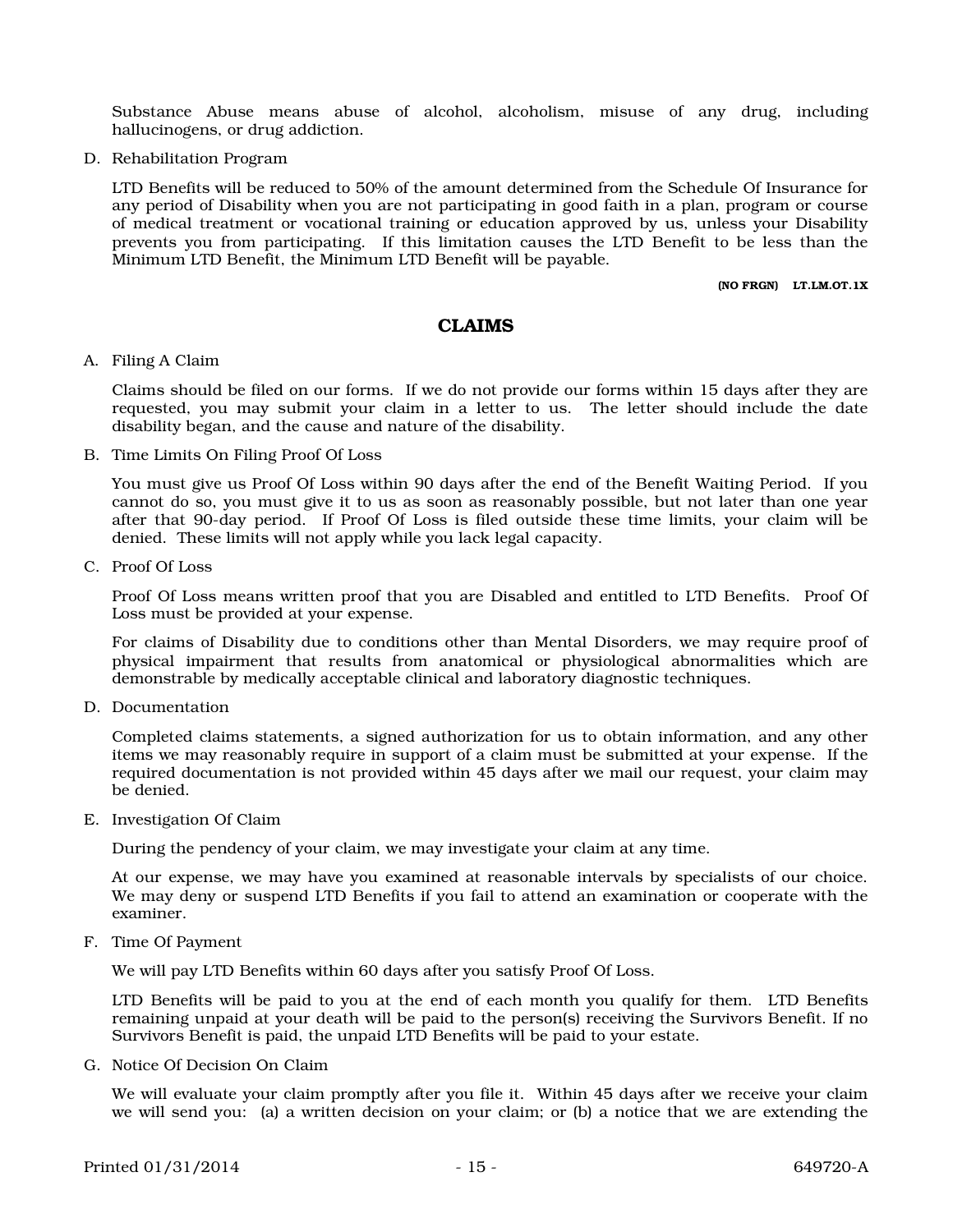period to decide your claim for 30 days. Before the end of this extension period we will send you: (a) a written decision on your claim; or (b) a notice that we are extending the period to decide your claim for an additional 30 days. If an extension is due to your failure to provide information necessary to decide the claim, the extended time period for deciding your claim will not begin until you provide the information or otherwise respond.

If we extend the period to decide your claim, we will notify you of the following: (a) the reasons for the extension; (b) when we expect to decide your claim; (c) an explanation of the standards on which entitlement to benefits is based; (d) the unresolved issues preventing a decision; and (e) any additional information we need to resolve those issues.

If we request additional information, you will have 45 days to provide the information. If you do not provide the requested information within 45 days, we may decide your claim based on the information we have received.

If we deny any part of your claim, you will receive a written notice of denial containing:

- a. The reasons for our decision.
- b. Reference to the parts of the Group Policy on which our decision is based.
- c. A description of any additional information needed to support your claim.
- d. Information concerning your right to a review of our decision.
- H. Review Procedure

If all or part of a claim is denied, you may request a review. You must request a review in writing within 180 days after receiving notice of the denial.

You may send us written comments or other items to support your claim. You may review and receive copies of any non-privileged information that is relevant to your request for review. There will be no charge for such copies. You may request the names of medical or vocational experts who provided advice to us about your claim.

The person conducting the review will be someone other than the person who denied the claim and will not be subordinate to that person. The person conducting the review will not give deference to the initial denial decision. If the denial was based on a medical judgment, the person conducting the review will consult with a qualified health care professional. This health care professional will be someone other than the person who made the original medical judgment and will not be subordinate to that person. Our review will include any written comments or other items you submit to support your claim.

We will review your claim promptly after we receive your request. Within 45 days after we receive your request for review we will send you: (a) a written decision on review; or (b) a notice that we are extending the review period for 45 days. If the extension is due to your failure to provide information necessary to decide the claim on review, the extended time period for review of your claim will not begin until you provide the information or otherwise respond.

If we extend the review period, we will notify you of the following: (a) the reasons for the extension; (b) when we expect to decide your claim on review; and (c) any additional information we need to decide your claim.

If we request additional information, you will have 45 days to provide the information. If you do not provide the requested information within 45 days, we may conclude our review of your claim based on the information we have received.

If we deny any part of your claim on review, you will receive a written notice of denial containing:

- a. The reasons for our decision.
- b. Reference to the parts of the Group Policy on which our decision is based.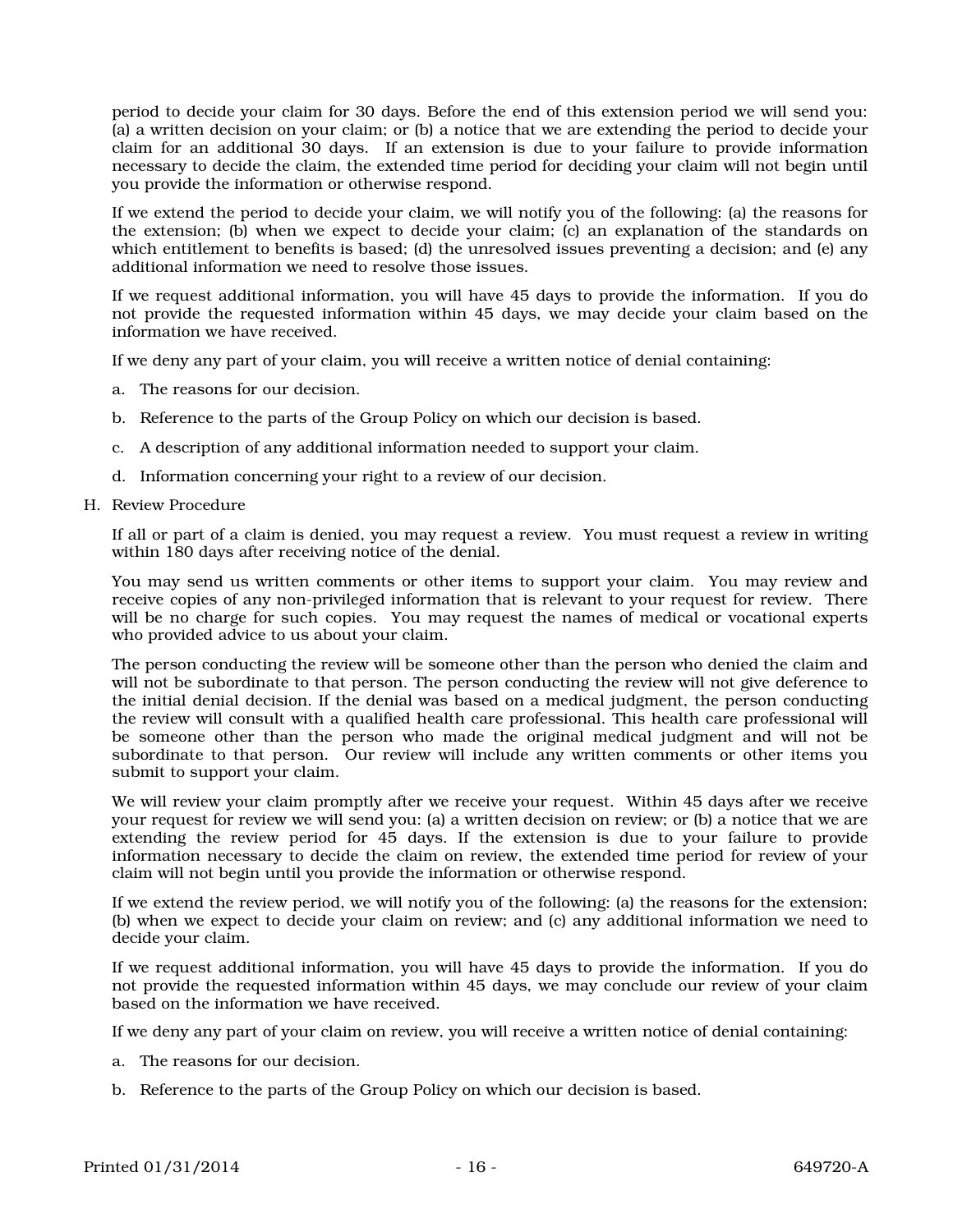- c. Information concerning your right to receive, free of charge, copies of non-privileged documents and records relevant to your claim.
- I. Assignment

The rights and benefits under the Group Policy are not assignable.

(REV PUB WRDG) LT.CL.VA.2

# ALLOCATION OF AUTHORITY

Except for those functions which the Group Policy specifically reserves to the Policyholder or Employer, we have full and exclusive authority to control and manage the Group Policy, to administer claims, and to interpret the Group Policy and resolve all questions arising in the administration, interpretation, and application of the Group Policy.

Our authority includes, but is not limited to:

- 1. The right to resolve all matters when a review has been requested;
- 2. The right to establish and enforce rules and procedures for the administration of the Group Policy and any claim under it;
- 3. The right to determine:
	- a. Eligibility for insurance;
	- b. Entitlement to benefits;
	- c. The amount of benefits payable; and
	- d. The sufficiency and the amount of information we may reasonably require to determine a., b., or c., above.

Subject to the review procedures of the Group Policy, any decision we make in the exercise of our authority is conclusive and binding.

.AL.OT.1

# TIME LIMITS ON LEGAL ACTIONS

No action at law or in equity may be brought until 60 days after you have given us Proof Of Loss. No such action may be brought more than three years after the earlier of:

- 1. The date we receive Proof Of Loss; and
- 2. The time within which Proof Of Loss is required to be given.

LT.TL.OT.1

# INCONTESTABILITY PROVISIONS

A. Incontestability Of Insurance

Any statement made to obtain insurance or to increase insurance is a representation and not a warranty.

No misrepresentation will be used to reduce or deny a claim or contest the validity of insurance unless:

- 1. The insurance would not have been approved if we had known the truth; and
- 2. We have given you or any other person claiming benefits a copy of the signed written instrument which contains the misrepresentation.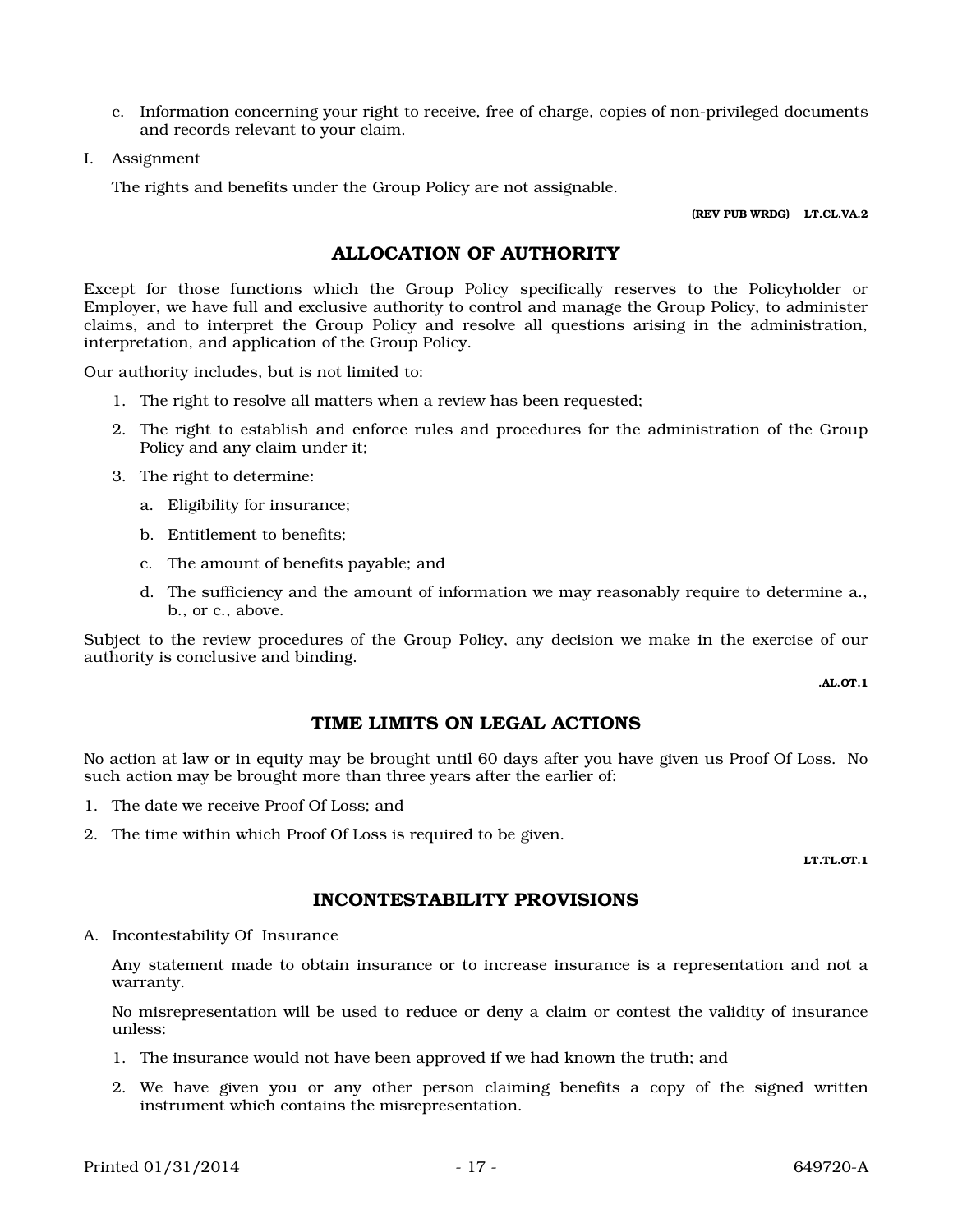After insurance has been in effect for two years during the lifetime of the insured, we will not use a misrepresentation to reduce or deny the claim, unless it was a fraudulent misrepresentation.

B. Incontestability Of The Group Policy

Any statement made by the Policyholder or Employer to obtain the Group Policy is a representation and not a warranty.

No misrepresentation by the Policyholder or your Employer will be used to deny a claim or to deny the validity of the Group Policy unless:

- 1. The Group Policy would not have been issued if we had known the truth; and
- 2. We have given the Policyholder or Employer a copy of a written instrument signed by the Policyholder or Employer which contains the misrepresentation.

The validity of the Group Policy will not be contested after it has been in force for two years, except for nonpayment of premiums or fraudulent misrepresentations.

LT.IN.OT.1

# CLERICAL ERROR, AGENCY, AND MISSTATEMENT

A. Clerical Error

Clerical error by the Policyholder, your Employer, or their respective employees or representatives will not:

- 1. Cause a person to become insured.
- 2. Invalidate insurance under the Group Policy otherwise validly in force.
- 3. Continue insurance under the Group Policy otherwise validly terminated.
- B. Agency

The Policyholder and your Employer act on their own behalf as your agent, and not as our agent. The Policyholder and your Employer have no authority to alter, expand or extend our liability or to waive, modify or compromise any defense or right we may have under the Group Policy.

C. Misstatement Of Age

If a person's age has been misstated, we will make an equitable adjustment of premiums, benefits, or both. The adjustment will be based on:

- 1. The amount of insurance based on the correct age; and
- 2. The difference between the premiums paid and the premiums which would have been paid if the age had been correctly stated.

LT.CE.OT.1

#### TERMINATION OR AMENDMENT OF THE GROUP POLICY

The Group Policy may be terminated by us or the Policyholder according to its terms. It will terminate automatically for nonpayment of premium. The Policyholder may terminate the Group Policy in whole, and may terminate insurance for any class or group of Members, at any time by giving us written notice.

Benefits under the Group Policy are limited to its terms, including any valid amendment. No change or amendment will be valid unless it is approved in writing by one of our executive officers and given to the Policyholder for attachment to the Group Policy. If the terms of the certificate differ from the Group Policy, the terms stated in the Group Policy will govern. The Policyholder, your Employer, and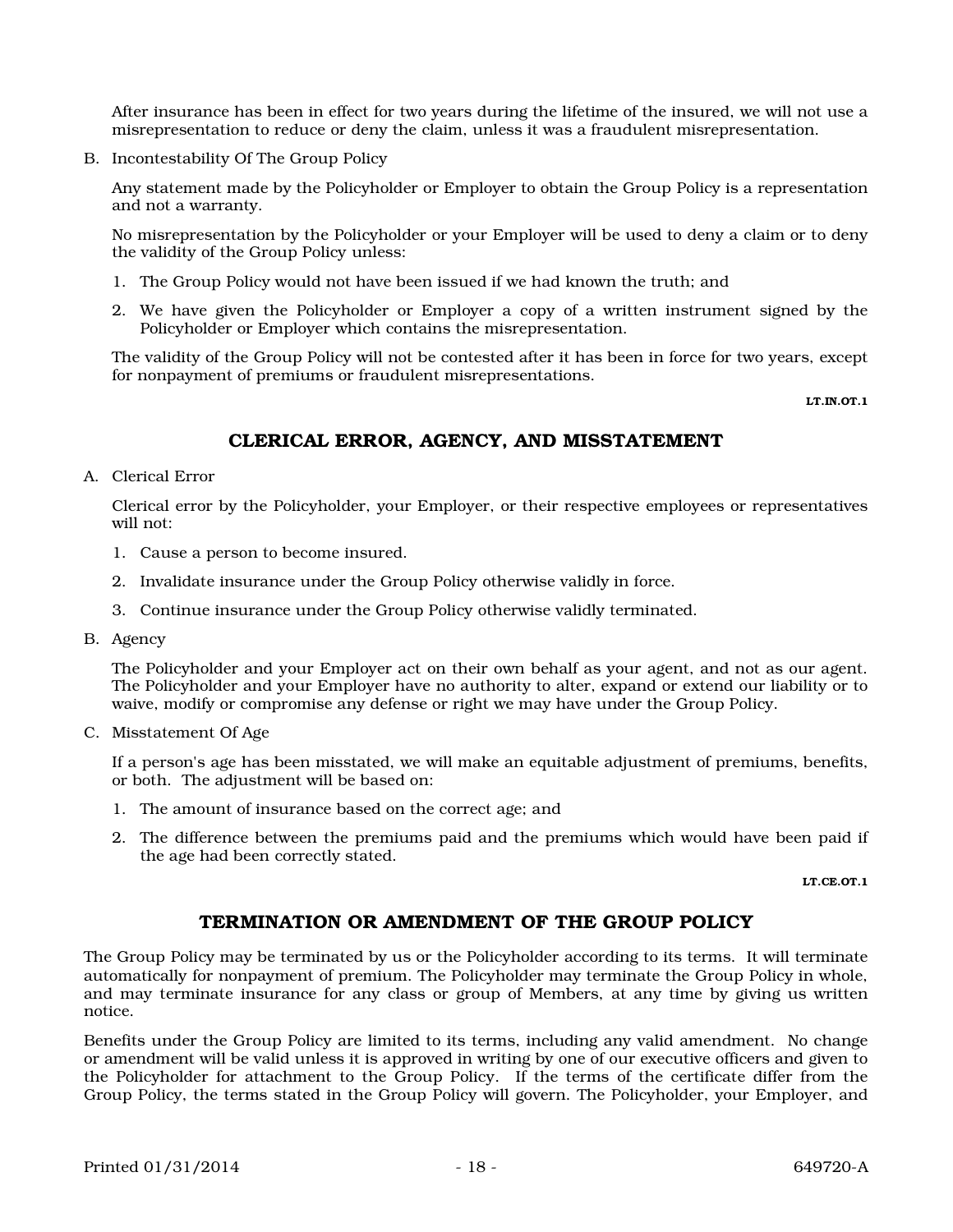their respective employees or representatives have no right or authority to change or amend the Group Policy or to waive any of its terms or provisions without our signed written approval.

We may change the Group Policy in whole or in part when any change or clarification in law or governmental regulation affects our obligations under the Group Policy, or with the Policyholder's consent.

Any such change or amendment of the Group Policy may apply to current or future Members or to any separate classes or groups of Members.

LT.TA.OT.1

#### DEFINITIONS

Benefit Waiting Period means the period you must be continuously Disabled before LTD Benefits become payable. No LTD Benefits are payable for the Benefit Waiting Period. See **Coverage Features**.

Contributory means insurance is elective and Members pay all or part of the premium for insurance.

CPI-W means the Consumer Price Index for Urban Wage Earners and Clerical Workers published by the United States Department of Labor. If the CPI-W is discontinued or changed, we may use a comparable index. Where required, we will obtain prior state approval of the new index.

Employer means an employer (including approved affiliates and subsidiaries) for which coverage under the Group Policy is approved in writing by us.

Group Policy means the group LTD insurance policy issued by us to the Policyholder and identified by the Group Policy Number.

Indexed Predisability Earnings means your Predisability Earnings adjusted by the rate of increase in the CPI-W. During your first year of Disability, your Indexed Predisability Earnings are the same as your Predisability Earnings. Thereafter, your Indexed Predisability Earnings are determined on each anniversary of your Disability by increasing the previous year's Indexed Predisability Earnings by the rate of increase in the CPI-W for the prior calendar year. The maximum adjustment in any year is 10%. Your Indexed Predisability Earnings will not decrease, even if the CPI-W decreases.

Injury means an injury to the body.

LTD Benefit means the monthly benefit payable to you under the terms of Group Policy.

Maximum Benefit Period means the longest period for which LTD Benefits are payable for any one period of continuous Disability, whether from one or more causes. It begins at the end of the Benefit Waiting Period. No LTD Benefits are payable after the end of the Maximum Benefit Period, even if you are still Disabled. See Coverage Features.

Noncontributory means (a) insurance is nonelective and the Policyholder or Employer pay the entire premium for insurance; or (b) the Policyholder or Employer require all eligible Members to have insurance and to pay all or part of the premium for insurance.

Physical Disease means a physical disease entity or process that produces structural or functional changes in the body as diagnosed by a Physician.

Physician means a licensed M.D. or D.O., acting within the scope of the license. Physician does not include you or your Spouse, or the brother, sister, parent, or child of either you or your Spouse.

Pregnancy means your pregnancy, childbirth, or related medical conditions, including complications of pregnancy.